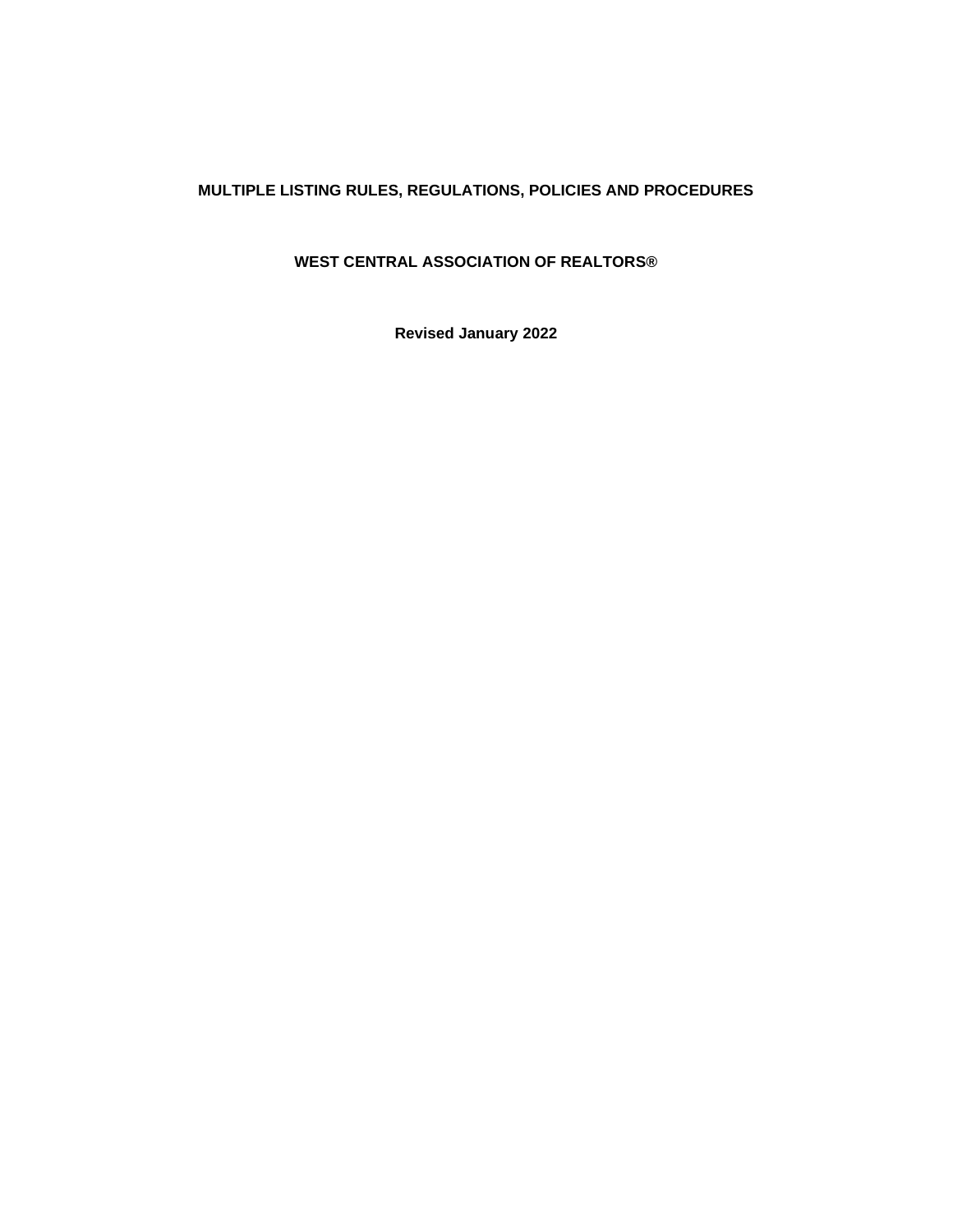## **MULTIPLE LISTING SERVICE RULES AND REGULATIONS**

#### **LISTING PROCEDURES**

**Section 1: Listing Procedures:** Listings of real or personal property of the following types, which are listed subject to a real estate broker's license, located within the territorial jurisdiction of the multiple listing service [also known as "service"], and are taken by participants on exclusive right to sell or exclusive agency shall be input to the multiple listing service within forty eight (48) hours after all necessary signatures of seller(s) have been obtained: (A 48-hour time span in this documents does not include Saturdays, Sundays or legal holidays). (Amended 11/01)

- a. Single family homes for sale or exchange.
- b. Vacant lots and acreage (up to 10 acres and including farms up to 10 acres) for sale or exchange.
- c. Two-family, three-family, and four-family residential buildings for sale or exchange
- d. Mobile homes

**Note 1**: The multiple listing service shall not require a participant to submit listings on a form other than the form the participant individually chooses to utilize provided the listing is of a type accepted by the service, although a property data form may be required as approved by the multiple listing service. However, the multiple listing service, through its legal counsel:

- 1. may reserve the right to refuse to accept a listing form that fails to adequately protect the interest of the public and the participants
- 2. assure that no listing form filed with the multiple listing service establishes, directly or indirectly, any contractual relationship between the multiple listing service and the client (buyer or seller; lessee or lessor).The multiple listing service shall accept exclusive right to sell listing contracts and exclusive agency listing contracts and may accept other forms of agreement which make it possible for the listing broker to offer compensation to the other participants of the multiple listing service acting as subagents, buyer agents, or both. (Amended 11/96) The listing agreement must include the seller's written authorization to submit the agreement to the multiple listing service. (Amended 11/96)
- 3. The different types of listing agreements include:
	- a. exclusive right to sell
	- b. exclusive agency
	- c. open
	- d. net

The service **will not** accept **net** listings because they are deemed unethical and, in most states, illegal. **Open listings** are not accepted except where required by law because the inherent nature of an open listing is such as to usually not include the authority to cooperate and compensate other brokers and inherently provides a disincentive for cooperation. (Amended 4/92)

The **exclusive right to sell** listing is the conventional form of listing submitted to the multiple listing service in that the seller authorizes the listing broker to cooperate with and to compensate other brokers. (Amended 4/92)

The **exclusive agency** listing also authorizes the listing broker, as exclusive agent, to offer cooperation and compensation on blanket unilateral bases, but also reserves to the seller the general right to sell the property on an unlimited or restrictive basis. Exclusive agency listings and exclusive right to sell listings with named prospects exempted should be clearly distinguished by a simple designation such as a code or symbol from exclusive right to sell listings with no named prospects exempted, since they can present special risks of procuring cause controversies and administrative problems not posed by exclusive right to sell listings with no named prospects exempted. Care should be exercised to ensure that different codes or symbols are used to denote exclusive agency and exclusive right to sell listings with prospect reservations. (Amended 4/92)

**Note 2**: A multiple listing service does not regulate the type of listings its members may take. This does not mean that a multiple listing service must accept every type of listing. The multiple listing service shall decline to accept open listings (except where acceptance is required by law) and net listings and it may limit its service to listings of certain kinds of property. But if it chooses to limit the kind of listings it will accept, it shall leave its members free to accept such listings to be handled outside the multiple listing service.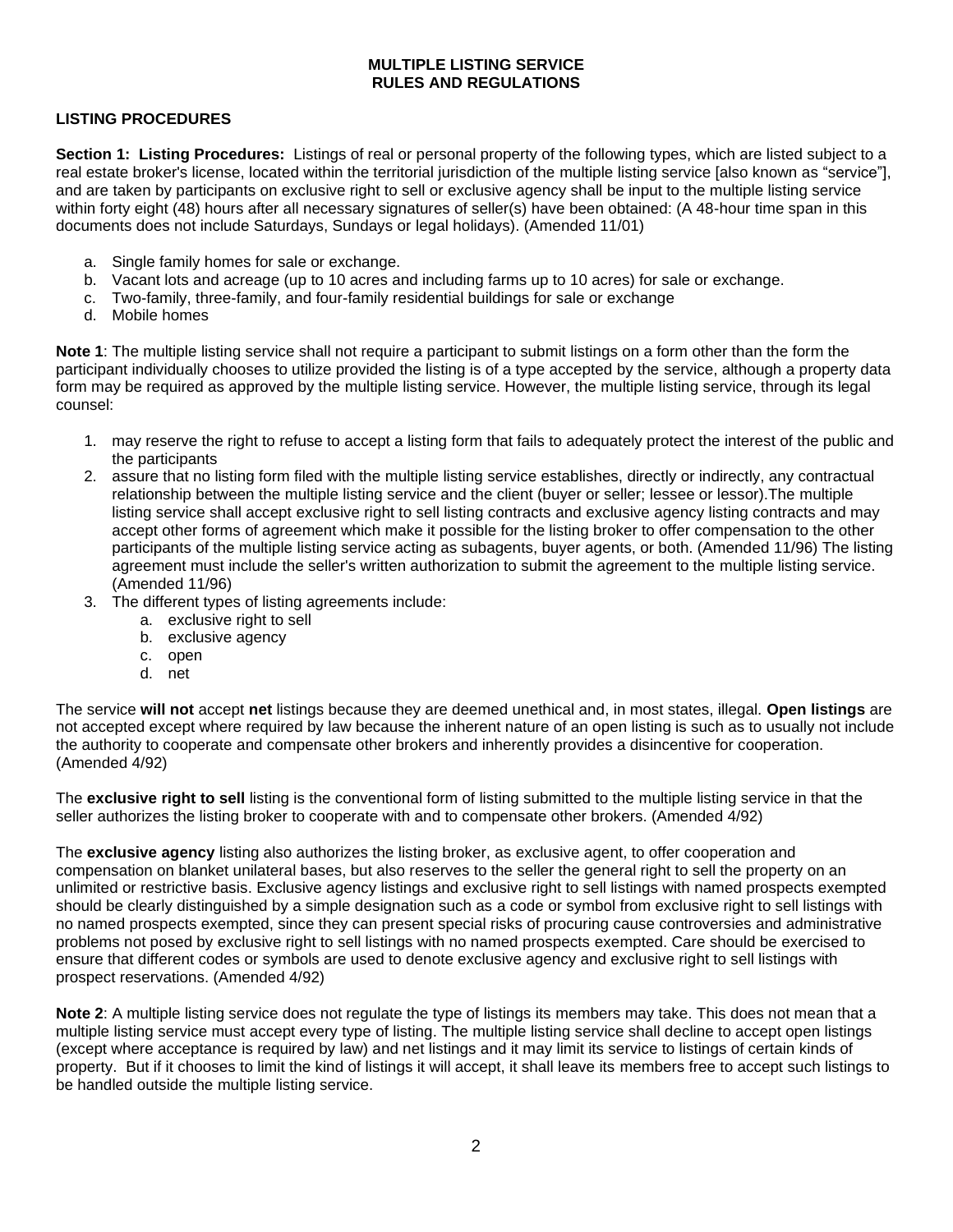**Note 3:** A multiple listing service may, as a matter of local option, accept exclusively listed property that is subject to auction. If such listings do not show a listed price, they may be included in a separate section of the MLS compilation of current listings. (Adopted 11/92) (M)

**Section 1.01 Clear Cooperation:** Within one (1) business day of marketing a property to the public, the listing broker must submit the listing to the MLS for cooperation with other MLS participants. Public marketing includes, but is not limited to, flyers displayed in windows, yard signs, digital marketing on public facing websites, brokerage website displays (including IDX and VOW), digital communications marketing (email blasts), multi-brokerage listing sharing networks, and applications available to the public. (Adopted 11/19) (M)

**Note:** Exclusive listing information for required property types must be filed and distributed to other MLS Participants for cooperation under the Clear Cooperation Policy. This applies to listings filed under Section 1 and listings exempt from distribution under Section 1.3 of the NAR model MLS rules if it is being publicly marketed, and any other situation where the listing broker is publicly marketing an exclusive listing that is required to be filed with the service and is not currently available to other MLS Participants.

**Section 1.1: Types of Properties:** The following are some of the types of properties that may be published through the service, including types described in the preceding paragraph that are required to be filed with the service and other types that may be filed with the service at the participant's option provided, however, that any listing submitted is entered into within the scope of the participant's licensure as a real estate broker: (Amended 11/91) (O)

- 1. Residential
- 2. Residential Income
- 3. Subdivided Vacant Lot
- 4. Land, Ranch and Farm
- 5. Business Opportunity
- 6. Motel-Hotel
- 7. Mobile Homes
- 8. Mobile Home Parks
- 9. Commercial Income
- 10. Industrial

**Section 1.1.1: Listings Subject to Rules and Regulations of the Service:** Any listing taken on a contract to be filed with the multiple listing service is subject to the rules and regulations of the service upon signature of the seller(s). (R)

**Section 1.12 Service Area:** Only listings of the designated types of property located within the service area of the MLS are required to be submitted to the service. Listings of property located outside the MLS's service area will be accepted if submitted voluntarily by a participant but cannot be required by the service. (Amended 11/17) (M)

**Section 1.2: Detail on Listings Filed with the Service**: The listing agreement or property data form for active listings, when filed with the multiple listing service by the listing broker, shall be complete in every detail which is ascertainable as required fields on the property data form plus at least one exterior photograph of property added within **1 business day** of listing. If seller declines a photograph, listing broker shall obtain a written release signed by the seller and forward this release to the Service. (R)

**Section 1.2.0: Names**, phone numbers, website addresses, company slogans or any language or code that implies identification of a company or individual shall not appear in the public remarks section of listings or on photos of listings. All data fields are to be populated only with that data field's requested information.

**Section 1.2.01: Display of Photos:** All MLS photos on the system must reflect real property for sale as the prominent subject matter.

- a. Photos provided or taken for the MLS database shall be as follows:
	- 1. Residential and Multi-Family: current view(s) of the property for sale, lease, or exchange or sketches (renderings)
	- 2. Farm/Land, Industrial, and Commercial: Current view(s) of the property taken at the time of listing for sale, lease, or exchange; aerial views/maps, or sketches (renderings)
- b. Photos provided or taken for the MLS database shall have no enhancements such as but not limited to logos, phone numbers, agent or company identifying inserts, real estate sign(s), or markings, etc. used as an overlay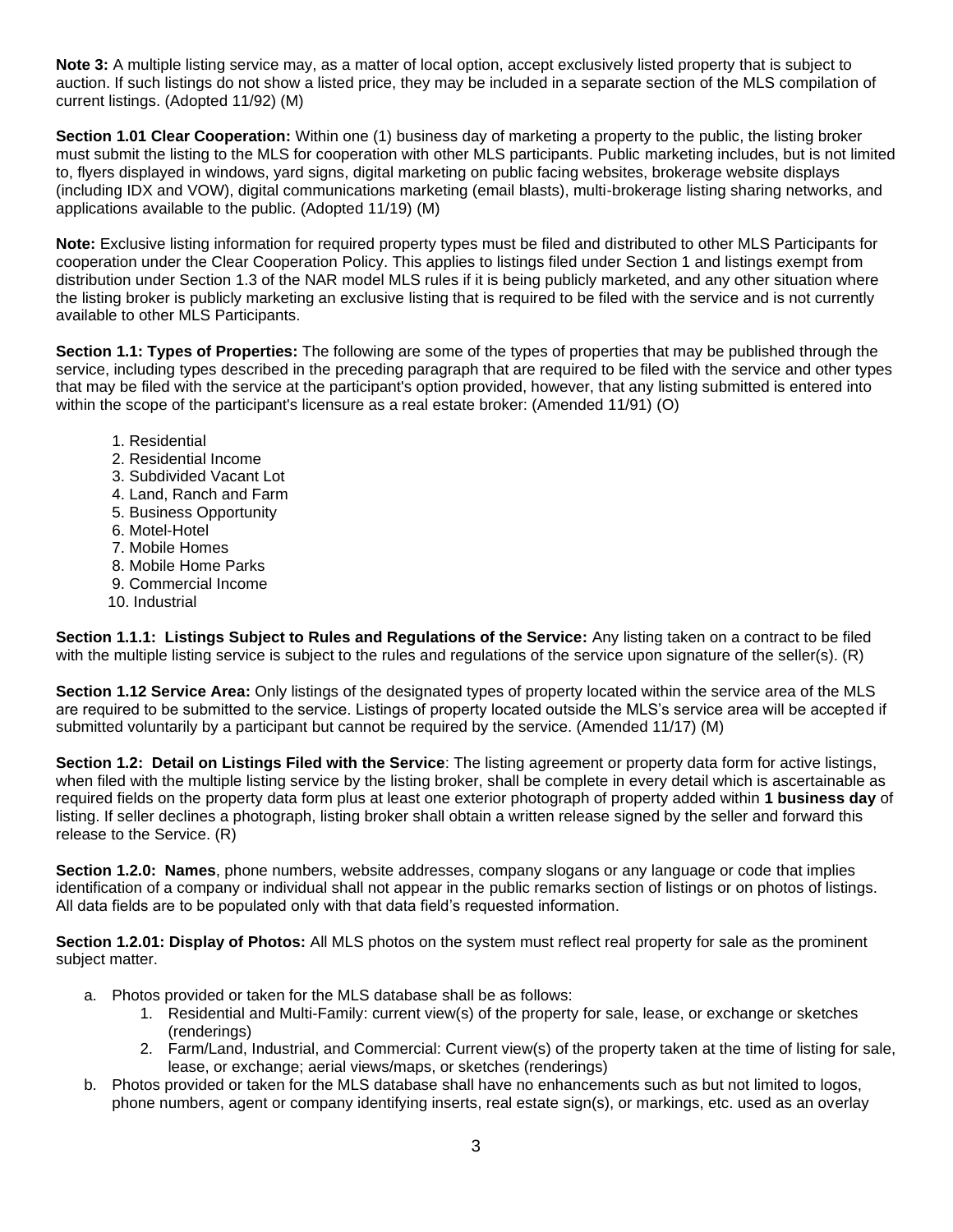made to also appear on the image.

- c. MLS may immediately remove any photo appearing with unauthorized markings and the agent will be notified. The only printing authorized to appear on photos is that which is found on a builder's sketch, architectural floor plan, plat map, or the MLS copyright logo in the bottom right-hand corner.
- d. Photo required except where sellers expressly direct that photographs of their property not appear in MLS compilations.

**Section 1.2.02: Virtual Tours:** Virtual tours that identify a company, web site, name, or phone number or otherwise serve to promote someone or something other than the property for sale are prohibited. The only virtual tours permitted are those that serve to exclusively promote the property for sale.

**Section 1.2.1: Limited-Service Listings:** Listing agreements under which the listing broker will not provide one, or more, of the following services:

- a. arrange appointments for cooperating brokers to show listed property to potential purchasers but instead gives cooperating brokers authority to make such appointments directly with the seller(s)
- b. accept and present to the seller(s) offers to purchase procured by cooperating brokers but instead gives cooperating brokers authority to present offers to purchase directly to the seller(s)
- c. advise the seller(s) as to the merits of offers to purchase
- d. assist the seller(s) in developing, communicating, or presenting counteroffers
- e. participate on the seller's(s') behalf in negotiations leading to the sale of the listed property

Will be identified with the code "LS" in MLS compilations so potential cooperating brokers will be aware of the extent of the services the listing broker will provide to the seller(s), and any potential for cooperating brokers being asked to provide some of all of these services to listing brokers' clients, prior to initiating efforts to show or sell the property.

**Note:** Adoption of Section 1.21, Limited-Service Listings, is optional and a matter to be determined by each MLS. (Adopted 5/01) (O)

**Section 1.2.2: MLS Entry Only Listings:** Listing agreements under which the listing broker will not provide ANY of the following services:

- a. arrange appointments for cooperating brokers to show listed property to potential purchasers but instead gives cooperating brokers authority to make such appointments directly with the sellers(s)
- b. accept and present to the seller(s) offers to purchase procured by cooperating brokers but instead gives cooperating brokers authority to present offers to purchase directly to the seller(s)
- c. advise the seller(s) as to the merits of offers to purchase
- d. assist the seller(s) in developing, communicating, or presenting counteroffers
- e. participate on the seller's(s') behalf in negotiations leading to the sale of the listed property

Will be identified with the symbol "NS" in MLS compilations so potential cooperating brokers will be aware of the extent of the services the listing broker will provide to the seller(s), and any potential for cooperating brokers being asked to provide some or all of these services to listing brokers' clients, prior to initiating efforts to show or sell the property.

**Note:** Adoption of Section 1.2.2, MLS Entry-only Listings, is optional and a matter to be determined by each MLS. (Adopted 5/01) (O)

**Section 1.3: Exempt Listings:** If the seller refuses to permit the listing to be disseminated by the service, the participant may then take the listing (office exclusive) and such listing shall be filed with the service but not disseminated to the participants. Filing of the listing should be accompanied by certification/waiver signed by the seller that he does not desire the listing to be disseminated by the service.

**Note 1:** Section 1.3 is not required if the service does not require all residential, residential income, subdivided vacant lot, land, ranch and farm, business opportunity, motel-hotel, mobile homes, mobile home parks, commercial income, industrial listings to be submitted by a participant to the service. (M)

**Note 2:** MLS Participants must distribute exempt listings within (1) one business day once the listing is publicly marketed. See Section 1.01 Clear Cooperation. (M)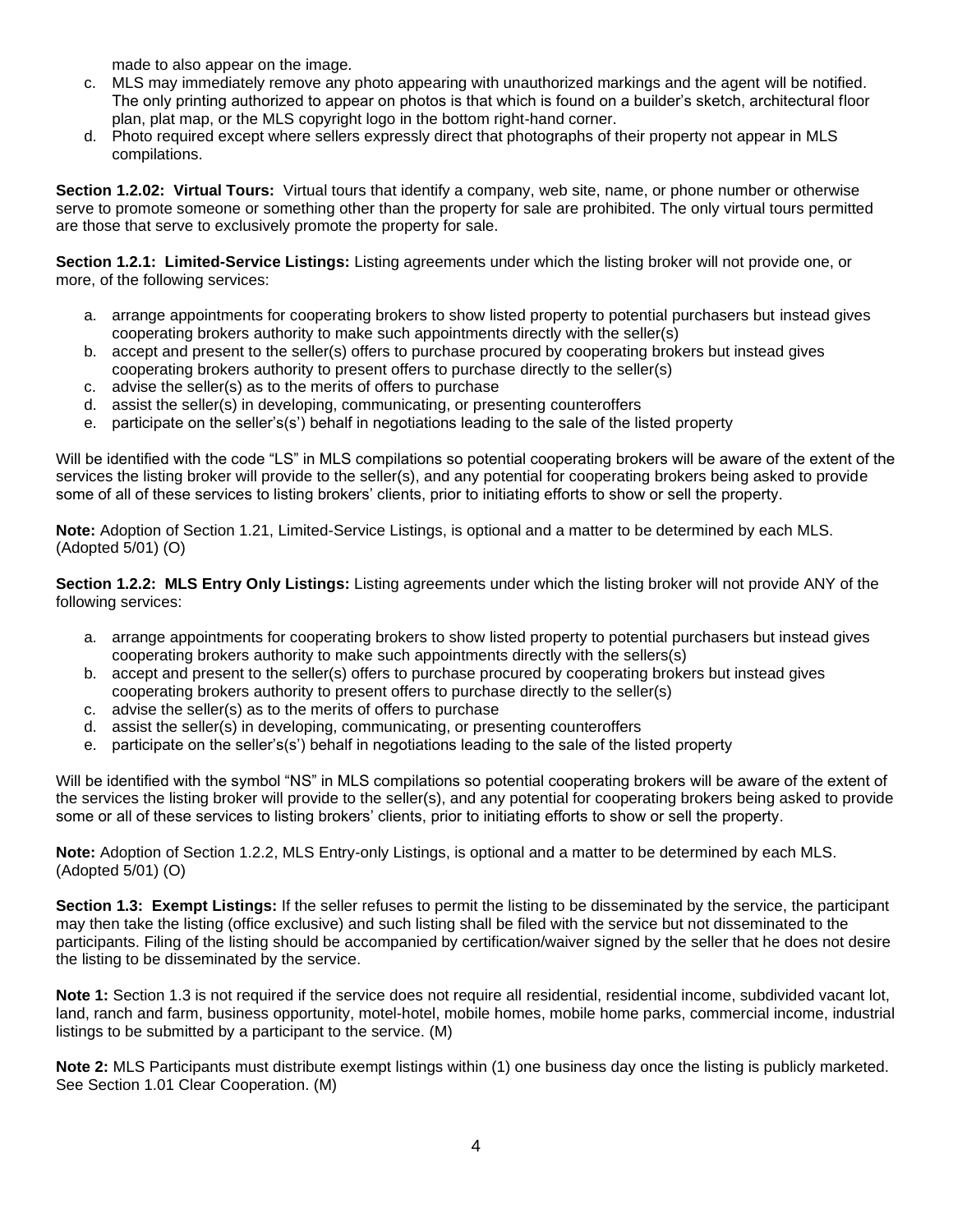**Section 1.4: Change of Status of Listing:** Any change in listed price or other change in the original listing agreement shall be made only when authorized in writing by the seller and shall be filed with the service within fort*y-*eight (48**)** hours (excepting weekends, holidays, and postal holidays) after the authorized change is received by the listing broker. (R)

**Section 1.5: Withdrawal of Listing Prior to Expiration:** Listings of property may be withdrawn from the multiple listing service by the listing broker before the expiration date of the listing agreement, provided withdrawal is input with the service within forty-eight (48) hours. A copy of the agreement between the seller and the listing broker which authorizes the withdrawal is to be kept in the listing file by the participant.

Withdrawn listings may only be reentered as "NEW" with days on market starting from zero 60 days after being withdrawn. Under 60 days the listing will be reactivated and would reflect the original listing contract date.

Sellers do not have the unilateral right to require an MLS to withdraw a listing without the listing broker's concurrence. However, when a seller(s) can document that his exclusive relationship with the listing broker has been terminated, the multiple listing service may remove the listing at the request of the seller (Adopted 11/96) (M)

**Section 1.6: Contingencies Applicable to Listings:** Any contingency or conditions of any term in a listing shall be specified and noticed to the participants. (R)

**Section 1.7: Listing Price Specified:** The full gross listing price stated in the listing contract will be included in the information published in the Multiple Listing Service compilation of current listings unless the property is subject to auction. For properties subject to auction and except as provided in Section 1.17 a listing price of \$0 or minimum bid amount must be entered into the Multiple Listing Service. (Amended 12/2016) (M)

**Section 1.8: Listing Multiple Unit Properties:** All properties which are to be sold or which may be sold separately must be indicated individually in the listing and on the property data form. When part of a listed property has been sold, proper notification should be given to the multiple listing service. (O)

**Section 1.9: No Control of Commission Rates or Fees Charged to Participants:** The multiple listing service shall not fix, control, recommend, suggest, or maintain commission rates or fees for services to be rendered by participants. Further, the multiple listing service shall not fix, control, recommend, suggest, or maintain the division of commissions or fees between cooperating participants or between participants and non-participants. (M)

**Section 1.10: Expiration of Listings:** Listings filed with the multiple listing service will automatically be removed from the compilation of current listings on the expiration date specified in the agreement, unless prior to that date the MLS receives notice that the listing has been extended or renewed. (Amended 11/01)

If notice of renewal or extension is received after the listing has been removed from the compilation of current listings, the extension or renewal will be published in the same manner as a new listing. Extensions and renewals of listings must be signed by the seller(s) and filed with the service. (Amended 11/01) (M)

**Section 1.11: Termination Date on Listings:** Listings filed with the service shall bear a definite and final termination date as negotiated between the listing broker and the seller. (M)

**Section 1.12: Jurisdiction:** Only listings of the designated types of property located within the jurisdiction of the MLS are required to be submitted to the service. Listings of property located outside the MLS's jurisdiction will be accepted if submitted voluntarily by a participant but cannot be required by the service. (Amended 11/01)

**Note:** Associations must choose whether the service will accept listings from beyond its jurisdiction into the MLS compilation. (Amended 11/88) (M)

**Section 1.13: Listings of Suspended Participants:** When a participant of the service is suspended from the MLS for failing to abide by a membership duty (i.e., violation of the Code of Ethics, association bylaws, MLS bylaws, MLS rules and regulations, or other membership obligation except failure to pay appropriate dues, fees or charges), all listings currently filed with the MLS by the suspended participant shall, at the participant's option, be retained in the service until sold, withdrawn or expired, and shall not be renewed or extended by the MLS beyond the termination date of the listing agreement in effect when the suspension became effective. If a participant has been suspended from the association (except where MLS participation without association membership is permitted by law) or MLS (or both) for failure to pay appropriate dues, fees or charges, an association MLS is not obligated to provide MLS services, including continued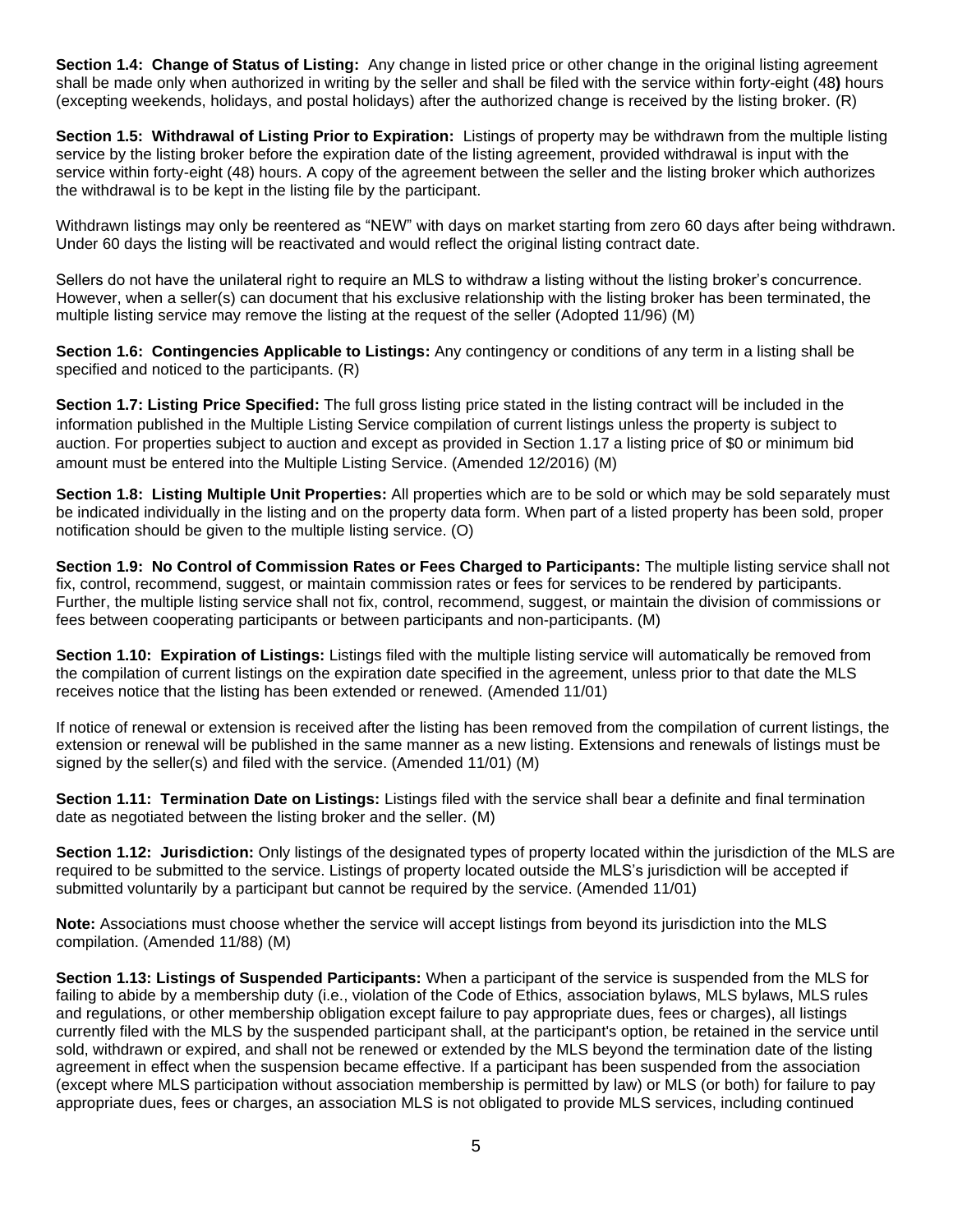inclusion of the suspended participant's listings in the MLS compilation of current listing information. Prior to any removal of a suspended participant's listings from the MLS, the suspended participant should be advised in writing of the intended removal so that the suspended participant may advise his clients. (M)

**Section 1.14: Listings of Expelled Participants:** When a participant of the service is expelled from the MLS for failing to abide by a membership duty (i.e., violation of the Code of Ethics, association bylaws, MLS bylaws, MLS rules and regulations, or other membership obligations except failure to pay appropriate dues, fees or charges), all listings currently filed with the MLS shall, at the expelled participant's option, be retained in the service until sold, withdrawn or expired, and shall not be renewed or extended by the MLS beyond the termination date of the listing agreement in effect when the expulsion became effective. If a participant has been expelled from the association (except where MLS participation without association membership is permitted by law) or MLS (or both) for failure to pay appropriate dues, fees or charges, an association MLS is not obligated to provide MLS services, including continued inclusion of the expelled participant's listings in the MLS compilation of current listing information. Prior to any removal of an expelled participant's listings from the MLS, the expelled participant should be advised in writing of the intended removal so that the expelled participant may advise his clients. (M)

**Section 1.15: Listings of Resigned Participants:** When a participant resigns from the MLS, the MLS is not obligated to provide services, including continued inclusion of the resigned participant's listings in the MLS compilation of current listing information. Prior to any removal of a resigned participant's listings from the MLS, the resigned participant should be advised, in writing, of the intended removal so that the resigned participant may advise his clients. (O)

**Section 1.16: Property Addresses:** At the time of filing a listing, participants and subscribers must include a property address available to other participants and subscribers, and if an address doesn't exist a parcel identification number can be used. Where an address or parcel identification number are unavailable, the information filed with the MLS must include a legal description of the property sufficient to describe its location. (Adopted 01/22) (M)

**Section 1.17 Auction Properties:** Auction listings entered into the MLS are subject to the same rules as other listings with the following exceptions:

- a. The listing shall be marked as Auction  $=$  Yes.
- b. Auction date must be entered in the "Auction Date" field, if applicable.
- c. A "0" shall be entered as the list price for a traditional auction.
- d. Auction listings entered into the MLS that require a "minimum bid". The minimum bid amount shall be entered into the list price field and you must enter into the "Remarks" field "List Price equals minimum bid on property".
- e. If an Auction property includes an additional Buyers Premium, that must be reflected in the "Remarks" field.
- f. Any information regarding the date, time of the auction must be entered into the "Remarks".
- g. Any auction listing entered into the MLS with reference or requirement that an agent or broker must go to another site to enter an offer/bid (i.e., website), must be entered into the "Agent Remarks".
- h. The listing broker shall have fifteen days after the scheduled auction date (as stated in the remarks section of the listing and or auction date field) to do one of the following: (a) report the listing as pending, (b) enter a list price other than \$0 and keep the listing active, or (c) withdraw the listing. Failure to comply with this rule will result in the immediate withdrawal of the auction listing by the Multiple Listing Service. (Adopted 12/2016)

### **Section 1.18 Coming soon listing status:**

**Definition:** Coming soon indicates that the broker and the seller are preparing the property for sale and for marketing as Active Status. This status is not intended to give the listing broker an advantage in finding a buyer for the property to the detriment of cooperating brokers or to circumvent the selling of the property on an open market. The intended use of this status is to provide a vehicle for participants and subscribers to notify other participants and subscribers of properties that will be made fully available for showing and marketing after preparations have been completed. While the property is in "Coming Soon" Status, the seller and the listing broker may not promote or advertise the property in any manner other than as "coming soon". This status is for short term use preparatory to Active status, 30 days or less, and must have a listing agreement and seller(s) approval.

- a. Mandatory If you have a valid listing contract, and the listing is not yet available for showing, with the seller(s) approval you are required to enter the listing into the MLS in the "Coming Soon" Status.
- b. Listing must be entered into the Multiple Listing Service in the "Coming Soon" Status within 48 hours of the listing contract (excluding weekends and holidays).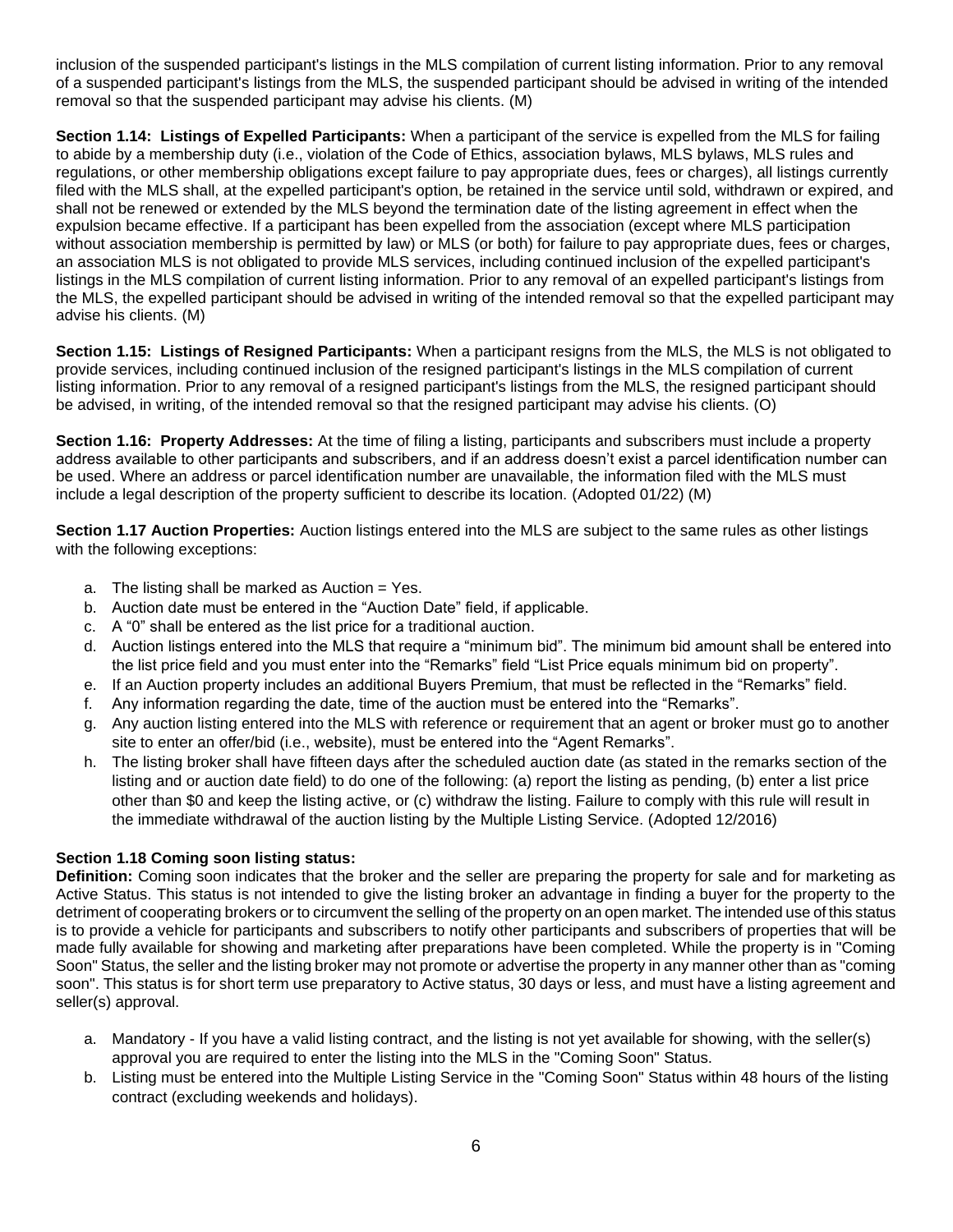- c. Listing must be entered into the Multiple Listing Service in the "Coming Soon" status within 24 hours of marketing the property per the national Clear Cooperation rule.
- d. Property Types allowed in the "Coming Soon" Status;
	- 1. Single Family
	- 2. Condo
	- 3. Multiple Family
	- 4. Mobile Home
	- 5. Rent/Lease
- e. The date entered in the new available date field must either be the current date or a future date. The available date, after initially set, may later be revised, but revised only to a date further in the future. It may NOT be revised to a date prior to the original date entered.
- f. The maximum days a listing can be in the Coming Soon Status are 30 days. Listings must have an "Available Date" entered into the listing less than or equal to 30 days.
- g. Syndication of Coming Soon listings is allowed on day one of entering into the MLS and at any time during the Coming Soon status by selecting "yes" in the internet display field. (Syndication does not include allowing showings. Coming Soon rules still apply.)
- h. If the seller chooses to syndicate while in Coming Soon status, the listing agent must add one photo to the MLS.
- i. Listings Active Days on Market will start from date the listing agreement was signed.
- j. Properties in this status may not be shown. A seller may choose to accept an offer sight unseen. If the accepted offer includes a contingency for the buyer to view the home, the status must be changed to contingent within the 48 hours allowed for a status change. Then the property may be shown. If the buyer chooses to cancel the contract the property would go back to a Coming Soon status for the remainder of the time originally requested to prepare the property for Active Status.
- k. All MLS Rules and Policies apply where appropriate.
- I. Failure to comply with these rules will result in: 1<sup>st</sup> offense: warning, 2<sup>nd</sup> offense: \$500.00 fine, 3<sup>rd</sup> offense: \$1000.00 fine.
- m. If the Multiple Listing Service, for any reason, requests a copy of the listing documentation on a listing in the coming soon status, that documentation must be submitted to the Multiple Listing Service within 24 hours of such request. (Adopted 10/17) (Amended 11/19)

**Section 1.25**: **Co-Listings:** The service **will not** accept co-listings with agents that aren't MLS members. (Adopted 08/15)

# **SELLING PROCEDURES**

**Section 2: Showings and Negotiations:** Appointments for showings and negotiations with the seller for the purchase of listed property filed with the Multiple Listing Service shall be conducted through the listing broker except under the following circumstance:

- a. the listing broker gives the cooperating broker specific authority to show and/or negotiate directly. (M) (1998 Ohio Division of Real Estate and Professional Licensing declares any contact without specific authority a violation of License Law.)
- b. after reasonable effort, the cooperating broker cannot contact the listing broker or his representative; however, the listing broker, at his option, may preclude such direct negotiations by cooperating brokers. (Amended 4/92) (M)

**Section 2.1: Presentation of Offers:** The listing broker must make arrangements to present the offer as soon as possible or give the cooperating broker a satisfactory reason for not doing so. (Amended 4/92) (M)

**Section 2.2: Submission of Written Offers and Counteroffers:** The listing broker shall submit to the seller all written offers until closing unless precluded by law, government rule, regulation, or agreed otherwise in writing between the seller and the listing broker. Unless the subsequent offer is contingent upon the termination of an existing contract, the listing broker shall recommend that the seller obtain the advice of legal counsel prior to acceptance of the subsequent offer.

Participants representing buyers or tenants shall submit to the buyer or tenant all offers and counteroffers until acceptance and shall recommend that buyers and tenants obtain legal advice where there is a question about whether a pre-existing contract has been terminated. (Amended 11/05) (M)

**Section 2.3: Right of Cooperating Broker in Presentation of Offer:** The cooperating broker (subagent or buyer agent)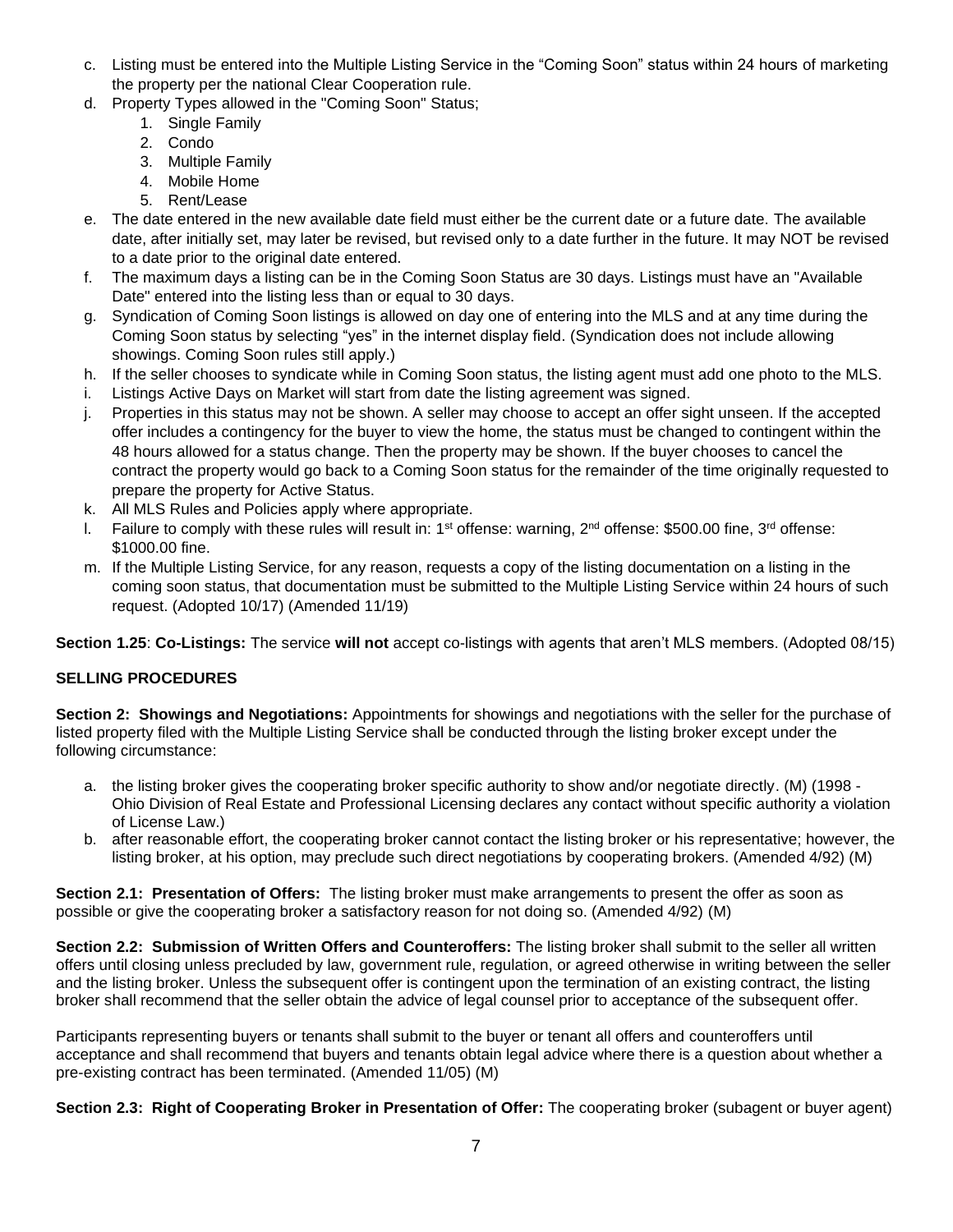or his representative has the right to participate in the presentation to the seller or lessor of any offer he secures to purchase or lease. He does not have the right to be present at any discussion or evaluation of that offer by the seller or lessor and the listing broker. However, if the seller or lessor gives written instructions to the listing broker that cooperating broker not be present when an offer the cooperating broker secured is presented, the cooperating broker has the right to a copy of the seller's or lessors written instructions. None of the foregoing diminishes the listing broker's right to control the establishment of appointments for such presentations. (Amended 4/92)

Where the cooperating broker is not present during the presentation of the offer, the cooperating broker can request in writing, and the listing broker must provide, as soon as practical, written affirmation stating that the offer has been submitted to the seller, or written notification that the seller has waived the obligation to have the offer presented. (Adopted 11/19) M

**Section 2.4: Right of Listing Broker in Presentation of Counteroffer:** The listing broker or his representative has the right to participate in the presentation of any counteroffer made by the seller or lessor. He does not have the right to be present at any discussion or evaluation of a counteroffer by the purchaser or lessee (except where the cooperating broker is a subagent). However, if the purchaser or lessee gives written instructions to the cooperating broker that the listing broker not be present when a counter-offer is presented, the listing broker has the right to a copy of the purchaser's or lessee's written instructions. (Adopted 11/93) (M)

**Section 2.5: Reporting Sales to the Service:** Status changes, including final closing of sales and sales prices, shall be reported to the multiple listing service by the listing broker within 14 days after they have occurred. If negotiations were carried on under Section 2(a) or (b) hereof, the cooperating broker shall report accepted offers to the listing broker within 14 days after occurrence and the listing broker shall report them to the MLS within 14 days after receiving notice from the cooperating broker. (Amended 08/09) (Amended 11/11) (Amended 12/18)

**Note 1:** The listing agreement of a property filed with the MLS by the listing broker should include a provision expressly granting the listing broker authority to advertise; to file the listing with the MLS; to provide timely notice of status changes of the listing to the MLS; and to provide sales information including selling price to the MLS upon sale of the property. If deemed desirable by the MLS to publish sales information prior to final closing (settlement) of a sales transaction, the listing agreement should also include a provision expressly granting the listing broker the right to authorize dissemination of this information by the MLS to its participants. (Amended 11/01) (M)

**Note 2:** In disclosure states, if the sales price of a listed property is recorded, the reporting of the sale price may be required by the MLS.

In states where the actual sale prices of completed transactions are not publicly accessible, failure to report sale prices can result in disciplinary action on if the MLS:

- 1. categorizes sale price information as confidential and
- 2. limits use of sale price information to participants and subscribers in providing real estate services, including appraisals and other valuations, to customers and clients; and to governmental bodies and third-party entities only as provided below

The MLS may provide sale price information to governmental bodies only to be used for statistical purposes (including use of aggregated data for purposes of valuing property) and to confirm the accuracy of information submitted by property owners or their representatives in connection with property valuation challenges; and to third-party entities only to be used for academic research, statistical analysis, or for providing services to participants and subscribers. In any instance where a governmental body or third-party entity makes sale price information provided by the MLS available other than as provided for in this provision, a listing participant may request the sale price information for a specific property be withheld from dissemination for these purposes with written authorization from the seller and withholding of sale price information from those entities shall not be construed as a violation of the requirement to report sale prices. (Adopted 11/11)

**Note 3:** as established in the virtual Office Website (VOW) policy, sale prices can only be categorized as confidential in states where the actual sale prices of completed transactions are not accessible from public records. (Adopted 11/11) (M)

**Section 2.6: Reporting Resolutions of Contingencies:** The listing broker shall report to the multiple listing service within 24 hours that a contingency on file with the multiple listing service has been fulfilled or renewed, or the agreement cancelled. (M)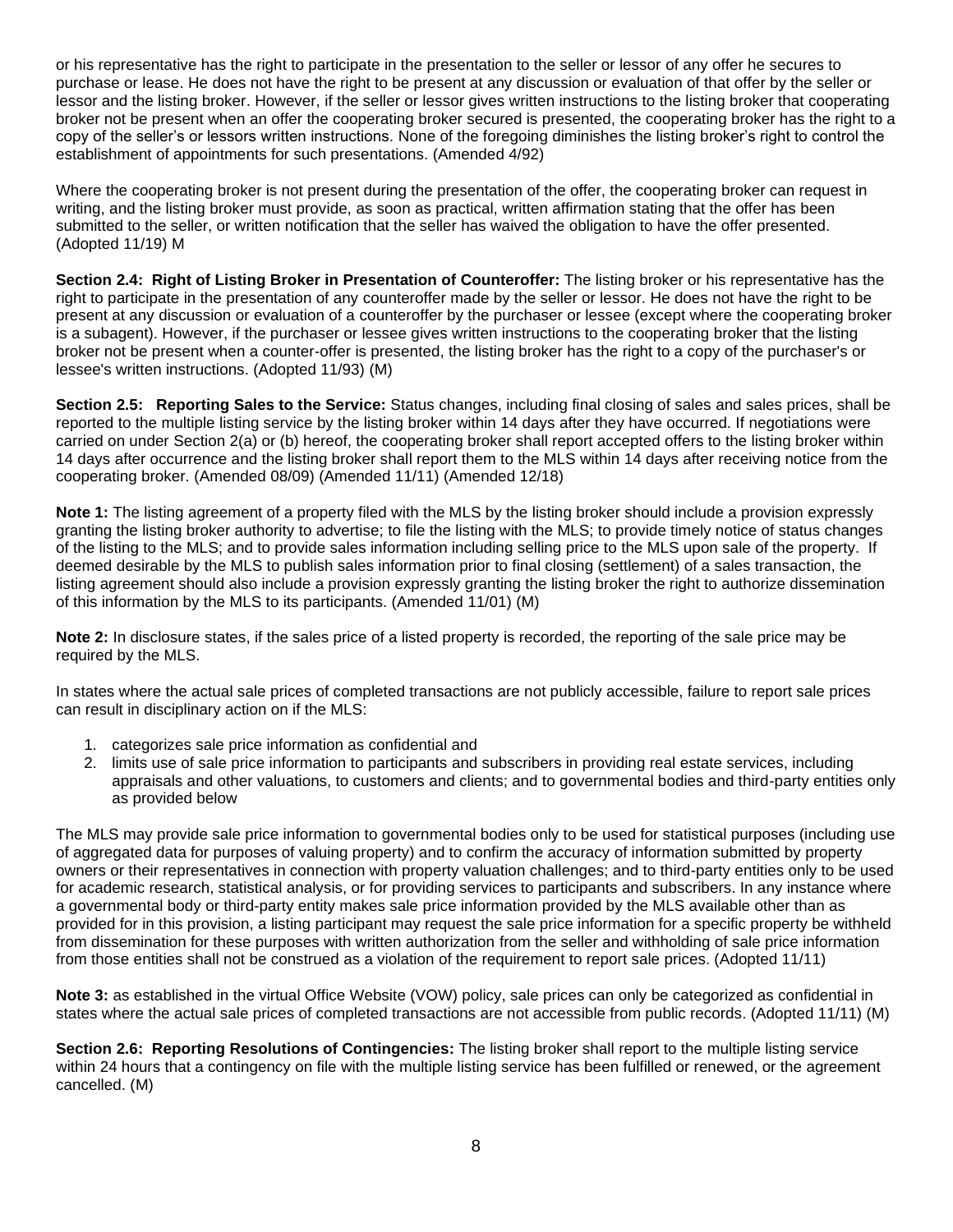**Section 2.7: Advertising of Listings filed with the Service:** A listing shall not be advertised by any participant other than the listing broker, without the written prior consent of the listing broker. (M)

**Section 2.8: Reporting Cancellation of Pending Sale:** The listing broker shall report immediately to the multiple listing service the cancellation of any pending sale and the listing shall be reinstated immediately. (M) **REFUSAL TO SELL**

**Section 3: Refusal to Sell:** If the seller of any listed property filed with the multiple listing service refuses to accept a written offer satisfying the terms and conditions stated in the listing, such fact shall be transmitted immediately to the service and to all participants. (R)

## **PROHIBITIONS**

**Section 4: Information for Participants only:** Any listing filed with the service shall not be made available to any broker or firm not a member of the MLS without the prior consent of the listing broker. (M)

**Section 4.1: For Sale Signs:** Only the "for sale" sign of the listing broker may be placed on a property. (Amended 11/89) (M)

**Section 4.2: Sold Signs:** Prior to closing, only the sold sign of the listing broker may be placed on a property, unless the listing broker authorizes the cooperating (selling) broker to post such a sign. (Amended 4/96) (M)

**Section 4.3: Solicitation of Listing filed with the Service:** Participants shall not solicit a listing on property filed with the Service unless such solicitation is consistent with Article 16 of the REALTORS® Code of Ethics, its Standards of Practice, and its Case Interpretations.

**Note:** This Section is to be construed in a manner consistent with Article 16 of the Code of Ethics and particularly Standard of Practice 16-4. This Section is intended to encourage sellers to permit their properties to be filed with the service by protecting them from being solicited, prior to expiration of the listing, by brokers and salespersons seeking the listing upon its expiration.

Without such protection, a seller could receive hundreds of calls, communications, and visits from brokers and salespersons who have been made aware through MLS filing of the date the listing will expire and desire to substitute themselves for the present broker.

This section is also intended to encourage brokers to participate in the service by assuring them that other participants will not attempt to persuade the seller to breach the listing agreement or to interfere with their attempts to market the property. Absent the protection afforded by this section, listing brokers would be most reluctant to generally disclose the identity of the seller or the availability of the property to other brokers.

This section does not preclude solicitation of listings under the circumstances otherwise recognized by the Standards of Practice related to Article 16 of the Code of Ethics. (M)

**Section 4.5: Services Advertised as "Free":** MLS participants and subscribers must not represent that their brokerage services to a client or customer are free or available at no cost to their clients, unless the participant or subscriber will receive no financial compensation from any source for those services. (Adopted 01/22) (M)

### *In all cases, Ohio Real Estate Law is to be followed when different from the above rules*

### **DIVISION OF COMMISSIONS**

**Section 5: Compensation Specified on each Listing:** The listing broker shall specify, on each listing filed with the multiple listing service, the compensation offered to other multiple listing service participants (buyers' agents or subagents) for their services in the sale of such listing. Such offers are unconditional except that entitlement to compensation is determined by the cooperating broker's performance as the procuring cause of the sale (or lease) or as otherwise provided for in this rule. The listing broker's obligation to compensate any cooperating broker as the procuring cause of the sale (or lease) may be excused if it is determined through arbitration that, through no fault of the listing broker and in the exercise of good faith and reasonable care, it was impossible or financially unfeasible for the listing broker to collect a commission pursuant to the listing agreement. In such instances, entitlement to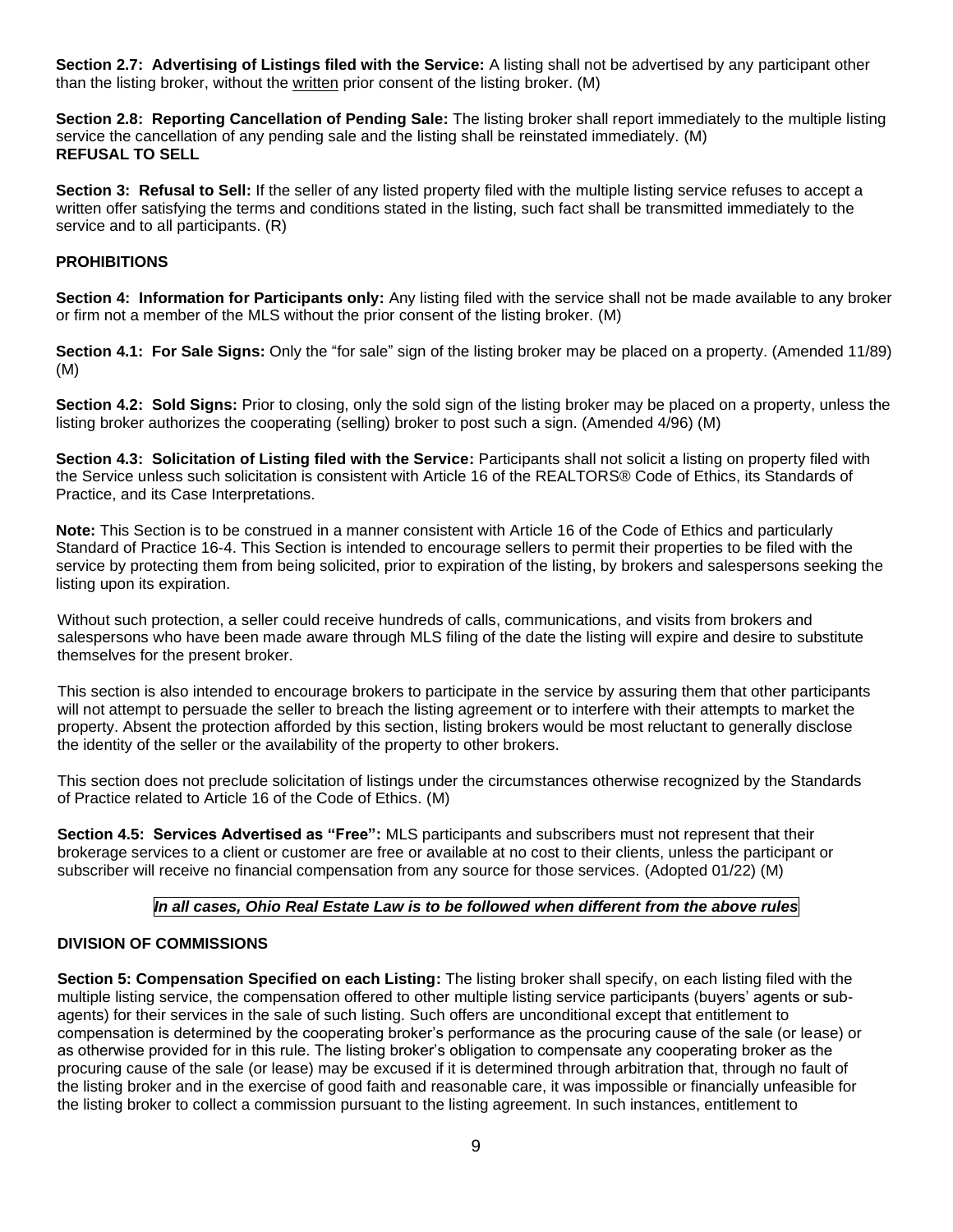cooperative compensation offered through MLS would be a question to be determined by an arbitration hearing panel based on all relevant facts and circumstances including, but not limited to, why it was impossible or financially unfeasible for the listing broker to collect some or all of the commission established in the listing agreement; at what point in the transaction did the listing broker know (or should have known) that some or all of the commission established in the listing agreement might not be paid; and how promptly had the listing broker communicated to cooperating brokers that the commission established in the listing agreement might not be paid (Amended 11/98)

In filing a property with the multiple listing service of an association of REALTORS®, the participant of the service is making blanket unilateral offers of compensation to the other MLS participants and shall therefore specify on each listing filed with the service the compensation being offered to the other MLS participants. Specifying the compensation on each listing is necessary because the cooperating broker has the right to know what the compensation shall be prior to the endeavor to sell. \* *(Amended 11/96)*

\**The compensation specified on listings filed with the multiple listing service shall appear in one of two forms. The essential and appropriate requirement by an association multiple listing service is that the information to be published shall clearly inform the participants as to the compensation they will receive in cooperative transactions, unless advised otherwise by the listing broker, in writing, in advance of submitting an offer to purchase. The compensation specified on listings published by the MLS shall be shown in one of the following forms:* 

- *1. by showing a percentage of the gross selling price*
- *2. by showing a definite dollar amount (Amended 05/10)*

*Note: MLSs may also, as a matter of local discretion, allow participants to offer cooperative compensation as a percentage of the net sales price, with the net sales price defined as the gross sales price minus buyer upgrades (new construction) and seller concessions.*

*The listing broker retains the right to determine the amount of compensation offered to other participants (acting as subagents, buyer agents, or in other agency or non-agency capacities defined by law) which may be the same or different. (Amended 11/96)*

*This shall not preclude the listing broker from offering any MLS participant compensation other than the compensation indicated on any listing published by the MLS provided the listing broker informs the other broker, in writing, in advance of submitting an offer to purchase and provided that the modification in the specified compensation is not the result of any agreement among all or any other participant in the service. Any superseding offer of compensation must be expressed as either a percentage of the gross sales price or as a flat dollar amount. (Amended 05/10)*

**Note 1:** The multiple listing service shall not have a rule requiring the listing broker to disclose the amount of the total negotiated commission in his listing contract, and the association multiple listing service **shall not** publish the total negotiated commission on a listing which has been submitted to the MLS by a participant. The association multiple listing service **shall not** disclose in any way the total commission negotiated between the seller and the listing broker.

**Note 2:** The listing broker may, from time to time, adjust the compensation offered to other multiple listing service participants for their services with respect to any listing by advance published notice to the Service so that all participants will be advised. (Amended 4/92)

**Note 3:** The multiple listing service shall make no rule on the division of commissions between participants and nonparticipants. This should remain solely the responsibility of the listing broker.

**Note 4:** Multiple listing services, at their discretion, may adopt rules and procedures enabling listing brokers to communicate to potential cooperating brokers that gross commissions established in listing contracts are subject to court approval, and that compensation payable to cooperating brokers may be reduced if the gross commission established in the listing contract is reduced by a court. In such instances, the fact that the gross commission is subject to court approval and either the potential reduction in compensation payable to cooperating brokers or the method by which the potential reduction in compensation will be calculated must be clearly communicated to potential cooperating brokers prior to the time they submit an offer that ultimately results in a successful transaction. (*Amended 5/10)*

**Note 5:** Nothing in these MLS rules precludes a listing participant and a cooperating participant, as a matter of mutual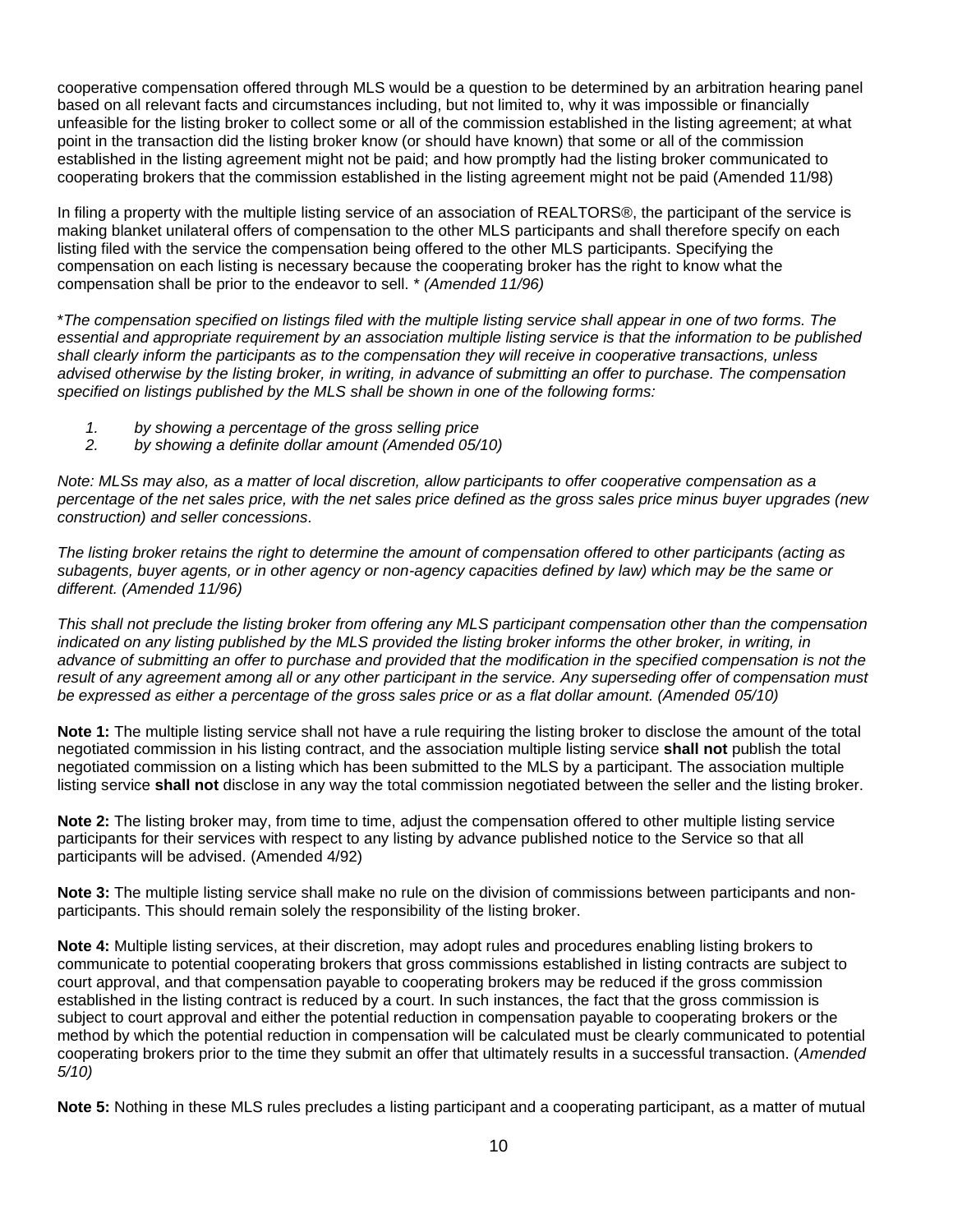agreement, from modifying the cooperative compensation to be paid in the event of a successful transaction. (Adopted 11/05)

**Note 6:** Multiple listing services must give participants the ability to disclose to other participants any potential for a short sale. As used in these rules, short sales are defined as a transaction where title transfers, where the sale price is insufficient to pay the total of all liens and costs of sale, and where the seller does not bring sufficient liquid assets to the closing to cure all deficiencies. Multiple listing services may, as a matter of local discretion, require participants to disclose potential short sales when participants know a transaction is a potential short sale. In any instance where a participant discloses a potential short sale, they may, as a matter of local discretion, also be permitted to communicate to other participants how any reduction in the gross commission established in the listing contract required by the lender as a condition of approving the sale will be apportioned between listing and cooperating participants. All confidential disclosures and confidential information related to short sales, if allowed by local rules, must be communicated through dedicated fields or confidential "remarks" available only to participants and subscribers. (Adopted 5/09) (M)

**Section 5.0.1: Disclosing Potential Short Sales:** Participants must disclose potential short sales (defined as a transaction where title transfers, where the sale price is insufficient to pay the total of all liens and costs of sale and where the seller does not bring sufficient liquid assets to the closing to cure all deficiencies) when reasonably known to the listing participants. (Amended 5/09) (O) (Option 2)

When disclosed, participants may, at their discretion, advise other participant whether and how any reduction in the gross commission established in the listing contract, required by the lender as a condition of approving the sale, will be apportioned between listing and cooperation participants. (Adopted 5/09)

Where participants communicate to other participants how any reduction in the gross commission established in the listing contract required by the lender as a condition of approving the sale will be apportioned between the listing and cooperating participants, listing participants shall disclose to cooperating participants in writing the total reduction in the gross commission and the amount by which the compensation payable to the cooperating broker will be reduced within 48 hours of receipt of notification from the lender. (Adopted 05/10)

**Section 5.1: Participant as Principal:** If a participant or any licensee (or licensed or certified appraiser) affiliated with a participant has any ownership interest in a property, the listing of which is to be disseminated through the multiple listing service, that person shall disclose that interest when the listing is filed with the multiple listing service and such information shall be disseminated to all multiple listing service participants. (M)

**Section 5.2: Participant as Purchaser:** If a participant or any licensee (including licensed and certified appraisers) affiliated with a participant wishes to acquire an interest in property listed with another participant, such contemplated interest shall be disclosed, in writing, to the listing broker not later than the time an offer to purchase is submitted to the listing broker. (Adopted 2/92) (M)

**Section 5.3: Dual or Variable Rate commission Arrangements:** The existence of a dual or variable rate commission arrangement (i.e., one in which the seller/landlord agrees to pay a specified commission if the property is sold/leased by the listing broker without assistance and a different commission if the sale/lease results through the efforts of a cooperating broker; or one in which the seller/landlord agrees to pay a specified commission if the property is sold/leased by the listing broker either with or without the assistance of a cooperating broker and a different commission if the sale/lease results through the efforts of a seller/landlord) shall be disclosed by the listing broker by a (y) or (n) placed in the appropriate box in photo listing. The listing broker shall, in response to inquiries from potential cooperating brokers, disclose the differential that would result in either a cooperative transaction, or alternatively in a sale/lease that results through the efforts of the seller/landlord. If the cooperating broker is a buyer/tenant representative, the buyer/tenant representative must disclose such information to their client before the client makes an offer to purchase or lease. *(Amended 05/01) (M)*

**Section 5.4: Display of Listing Broker's Offer of Compensation**: Participants and subscribers who share the listing broker's offer of compensation for an active listing must display the following disclaimer or something similar.

The listing broker's offer of compensation is made only to participants of the MLS where the listing is filed. (Adopted 01/22) (M)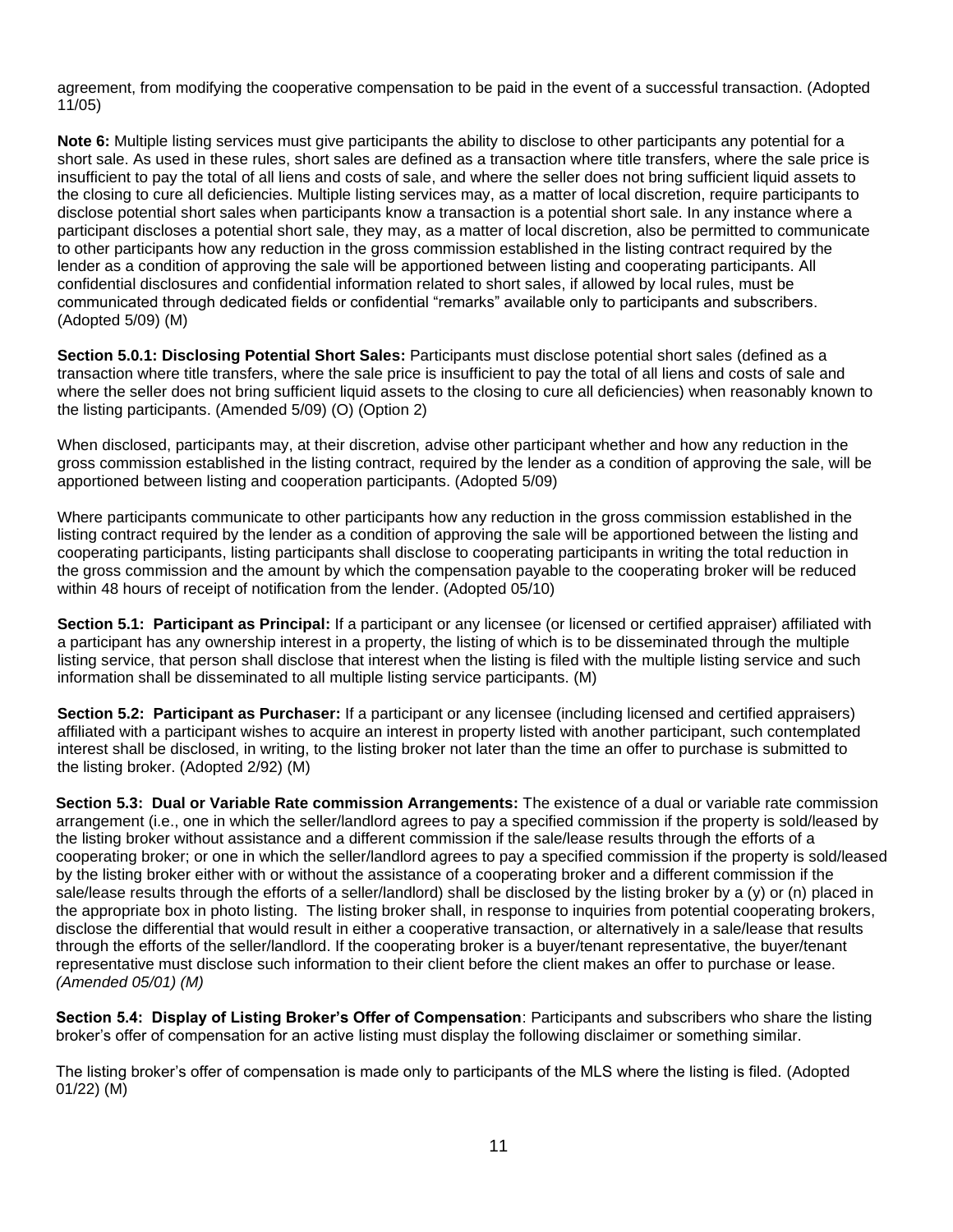**Section 5.6 No Compensation for Fee-Waived Selling Salesperson:** The listing broker's obligation to compensate any cooperating broker as the procuring cause of the sale (or lease) shall be excused if it is determined through arbitration that the selling salesperson affiliated with the cooperating broker was subject to a fee waiver under Section 6.6 at any time between the offer to purchase and the closing of the sale. (Adopted 6/18)

# **SERVICE CHARGES**

**Section 6.1: Service Fees and Charges:** The following service charges for operation of the multiple listing service are in effect to defray the costs of the service and are subject to change from time to time in the manner prescribed:

- a. Initial Participation Fee: An applicant for participation in the Service shall pay a one-time fee of \$200.00 which is to accompany the application.
- b. Recurring Participation Fee: The quarterly participation fee of each participant shall be an amount equal to the amount set by the MLS Administrator by dividing the quarterly budgeted income by the projected number of users and approved by the board of directors times each salesperson and licensed or certified appraiser who has access to and use of the Service, whether licensed as a broker, sales licensee or licensed or certified appraiser who is employed by or affiliated as an independent contractor with such participant. Payment of such fees shall be made quarterly on or before the due date set by the committee. Fees shall not be prorated on a monthly basis.
- c. Subscription Fees: Subscription fees shall be paid quarterly in advance. The participant shall be responsible for a subscription for him or herself if desired and any subscriptions ordered by an individual, employed by or affiliated as an independent contractor (including licensed or certified appraisers). These payments for fees and services may be accepted by subscribers to the service but the ultimate responsibility for payment rests with the participant. (Adopted 4/92) (R)
- d. Participants have the option of a no-cost waiver of MLS fees, dues and charges for any licensee or licensed or certified appraiser who can demonstrate subscription to a different MLS or CIE (Commercial Information Exchange) where the principal broker participates. MLSs may, at their discretion, require waiver recipients and their participants to sign a certification for nonuse of its MLS services, which can include penalties and termination of the waiver if violated. (Adopted 05/18) (M)

**Section 6.5 Notification of Licensees:** Each Participant shall provide the MLS with a list of real estate licensees or licensed Appraisers employed by or affiliated as independent contractors with such Participant or with such Participant's firm and shall immediately notify the MLS of any changes, additions, or deletions from the list. This list shall include any licensees under any Broker associate affiliated with the Participant. (Adopted 6/18)

**Section 6.6 Subscriber Fee Waivers:** MLS provides participants the option of a no-cost waiver of MLS fees, dues, and charges for any licensee or licensed or certified appraiser in a participating office who can demonstrate:

- a. subscription to a different MLS where the principal broker for the office also participates
- b. that they work exclusively with rentals. MLS requires participants to sign a certification for nonuse of MLS services, which includes penalties and termination of the waiver if violated

Normally, under Section 6.1, any per-subscriber fee is calculated based on each salesperson and licensed or certified appraiser affiliated with a participating office. The effect of fee waiver is that the number of subscribers in a participating office for purposes of any recurring per subscriber fees paid by a participant under Section 6.1 shall be reduced by the number of licensees and certified appraisers who are subject to waiver under this Section 6.6.

For purposes of this Section 6.6 and all rule provisions referring to it, "licensee" refers to non-principal brokers and salespersons and licensed and certified appraisers. Section 6.6.1 sets out the conditions for fee waiver, Section 6.6.2 the process for obtaining and maintaining waivers, Section 6.6.3 circumstances under which waiver is revoked and consequences of revocation, and Section 6.6.4 the consequences of repeated violations of these policies. (Adopted 6/18)

**Section 6.6.1 Conditions for Waiver:** Fee waivers are available for licensees in offices participating in MLS, provided the participant and any fee-waived licensee(s) meet all the following requirements:

- a. Any fee-waived licensee must be a subscriber in another multiple listing service or must exclusively work with rentals
- b. During any period for which a licensee's fees are waived, the licensee shall refrain from using any of the services of this MLS included but not limited to: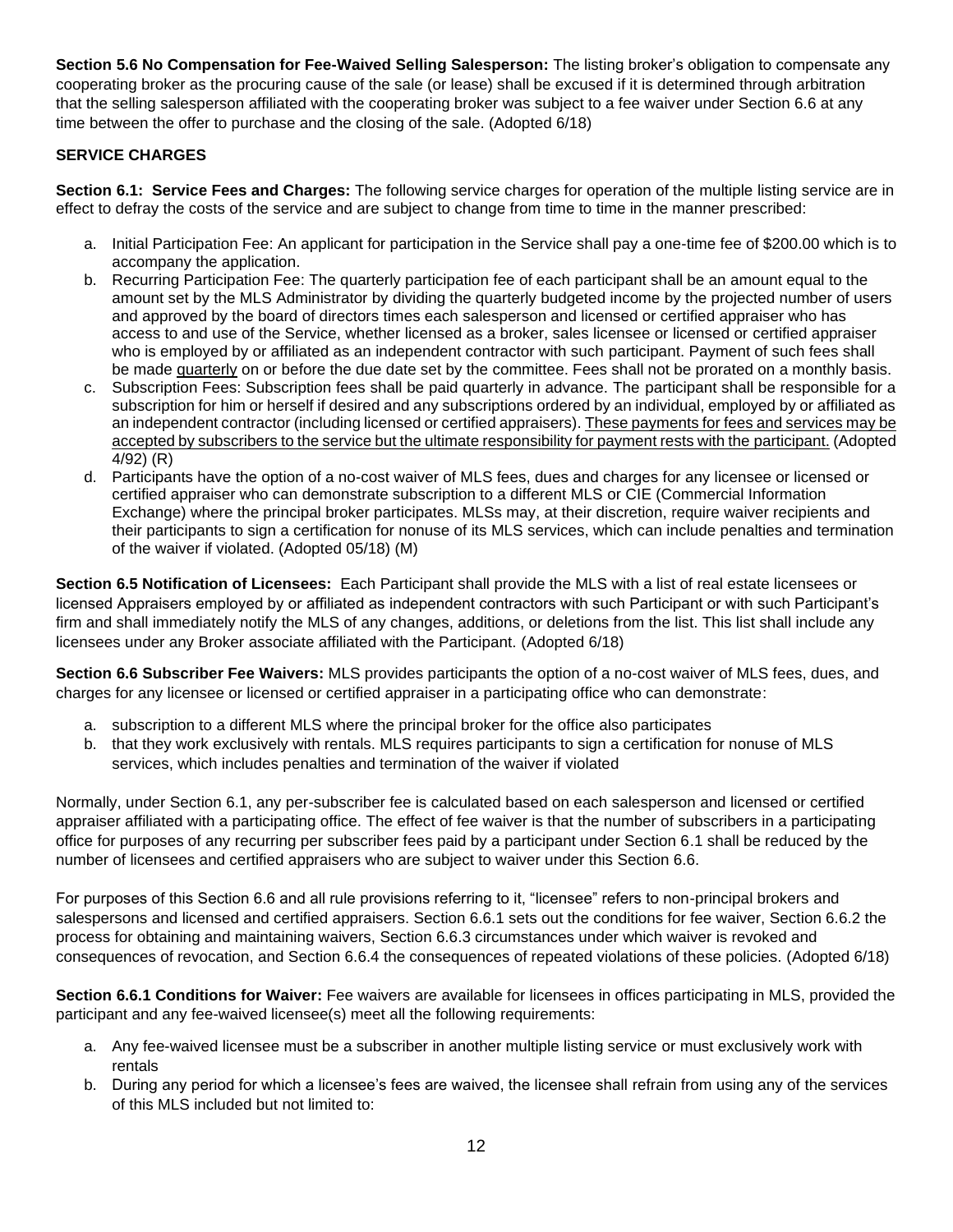- 1. Using this MLS's systems, databases, etc. This does not include accessing listing information of the licensee's own broker or of other brokers through the participant's IDX site or elsewhere.
- 2. Being a listing agent on an active or pending property listing in this MLS.
- 3. Use of any data feed from this MLS (except one that includes listings only of the licensee's broker).
- 4. Using this MLS's data on an IDX or VOW website identified as the fee waived subscriber's site or page.
- 5. Using MLS's data in an automated valuation product or tool in any product or service identified as coming from the fee-waived subscriber.
- 6. Attending an MLS Tour, training, or utilizing any other product, service or benefit of the Multiple Listing Service. (Adopted 6/18)

**Section 6.6.2 Process for Obtaining and Maintaining Waiver:** The participant must at all times provide to MLS up-todate information on all licensees, whether they are subscribers or fee-waived licensees, in each participating office. Participant shall notify the MLS within five (5) business days of any change in status for subscribers and any change in qualifications of fee-waiver licensees. In order to obtain a waiver for any licensee in the participant's office, the participant must certify the MLS's form for listing fee-waived licensees. In order to maintain a waiver for any licensee, the participant and licensee must continue to satisfy the requirements of Section 6.6.1 and must recertify of the matters addressed in this Section with the frequency set by this MLS.

**Section 6.6.3 Revocation of Waiver:** The fee waiver for a licensee may be revoked under various circumstances, and the consequences of the revocation vary depending on its circumstances, as provided in this section.

- a. The participant or fee-waived licensee may revoke the waiver at any time upon notice to this MLS. In that case, the fee-waived licensee immediately becomes a subscriber and any fees due to MLS under its normal fee schedule for the current period for the subscriber shall immediately become due and payable.
- b. If this MLS determines that the fee-waived licensee has used any of the services of this MLS listed in Section 6.6.1(b) during a fee-waiver period, including if a fee waived licensee appears as a listing agent on an active or pending listing in this MLS, then MLS may terminate the fee waiver upon notice to the participant and subscriber. In this case, the consequences of subsection (a) apply, and in addition to them, MLS may assess participant a \$100.00 fine; non-payment of the fine will result in a suspension of MLS access for participant and all subscribers associated with participant. Six months after termination of a waiver, the participant and subscriber can re-certify the subscriber to be a fee-waived licensee. (Adopted 6/18) (Amended 9/18)

**Section 6.6.4 Consequences of Repeated Violations:** A pattern of repeated violations of Section 6.6.1(b) exists when a participant allows any combination of three or more violations of Section 6.6.1(b), whether the participant is aware of the violations and whether committed by one fee-waived licensee or more; or when a subscriber commits three or more violations of Section 6.6.1(b). In the event that a participant or subscriber exhibits a pattern of repeated violations of Section 6.6.1(b), MLS may suspend all fee waivers for the participant or subscriber (or both) for a period of up to three years. If, after such a period of suspension, a participant or subscriber again exhibits a pattern of repeated violations, MLS may permanently terminate fee waivers for the participant or subscriber (or both). In the event a participant or subscriber subject to suspension or termination of waivers moves to a new office as a participant, that office shall be ineligible for waivers during the pendency of its participant's suspension or termination. In the event a participant or subscriber subject to suspension or termination of waivers moves to a new office as a non-principal licensee, that non-principal licensee shall be ineligible for waivers during the pendency of his or her suspension or termination. (Adopted 6/18)

### **COMPLIANCE WITH RULES**

**Section 7: Compliance with Rules – Authority to Impose Discipline:** By becoming and remaining a participant or subscriber in this MLS, each participant and subscriber agrees to be subject to the rules and regulations and any other MLS governance provision. The MLS may, through the administrative and hearing procedures established in these rules, impose discipline for violations of the rules and other MLS governance provisions. Discipline that may be imposed may only consist of one or more of the following:

- a. letter of warning
- b. letter of reprimand
- c. attendance at MLS orientation or other appropriate courses or seminars which the participant or subscriber can reasonably attend taking into consideration cost, location, and duration.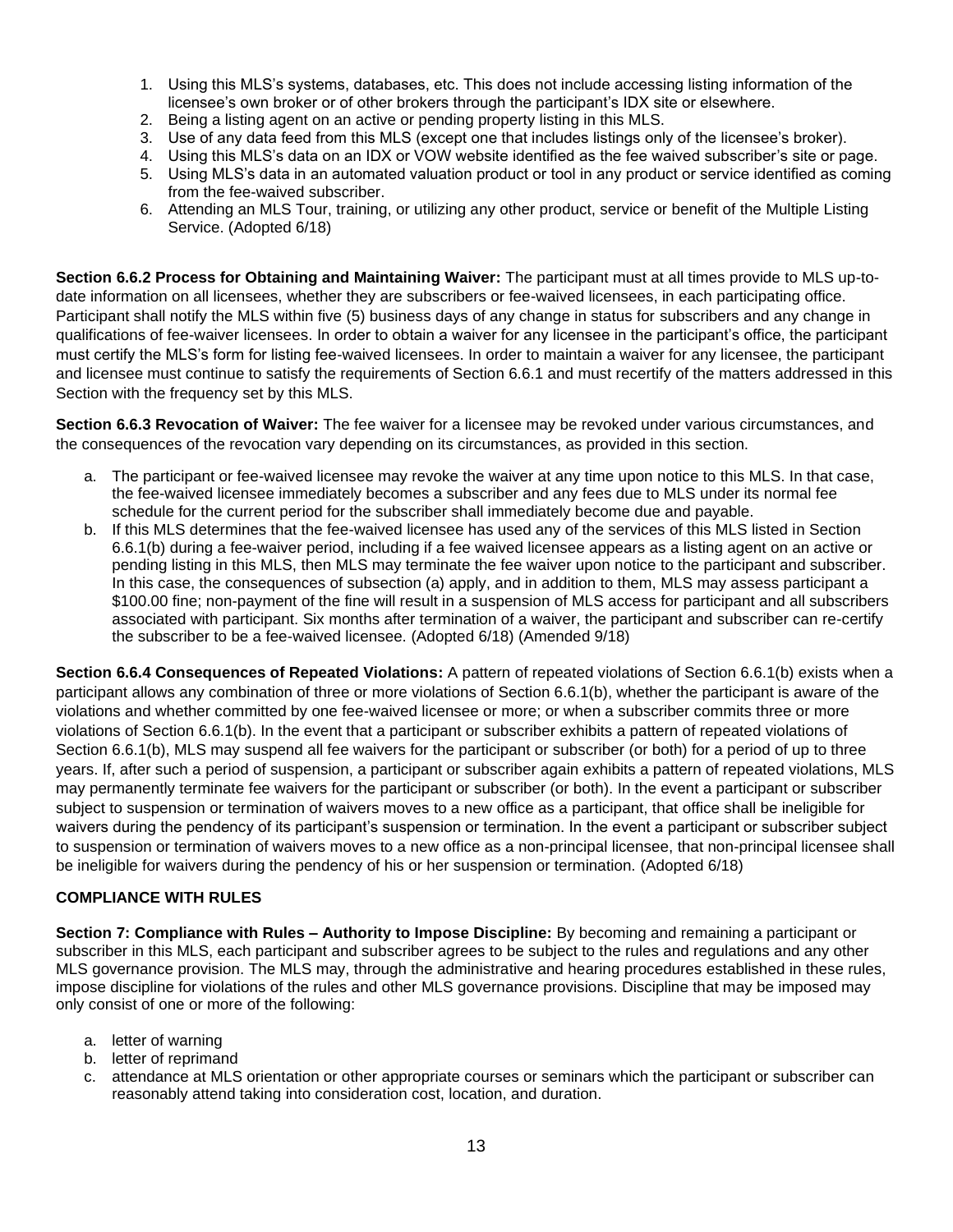- d. appropriate, reasonable fine not to exceed \$15,000
- e. suspension of MLS rights, privileges, and services for not less than thirty (30) days nor more than one (1) year
- f. termination of MLS rights, privileges, and services with no right to reapply for a specified period not to exceed three (3) years. (Adopted 11/07) (M)

**Note:** A participant (or user/subscriber, where appropriate) can be placed on probation. Probation is not a form of discipline. When a participant (or user/subscriber, where appropriate) is placed on probation the discipline is held in abeyance for a stipulated period of time not longer than one (1) year. Any subsequent finding of a violation of the MLS rules during the probationary period may, at the discretion of the Board of Directors, result in the imposition of the suspended discipline. Absent any subsequent findings of a violation during the probationary period, both the probationary status and the suspended discipline are considered fulfilled, and the individual's record will reflect the fulfilment. The fact that one or more forms of discipline are held in abeyance during the probationary period does not bar imposition of other forms of discipline which will not be held in abeyance. (Revised 05/14) (M)

**Section 7.1: Compliance with Rules:** The following action will be taken for noncompliance with the Rules:

- a. For failure to pay any service charge or fee within one (1) month of the date due, and provided that at least ten (10) days notice has been given, the Service shall be suspended until service charges or fees are paid in full.
- b. For failure to comply with any other rule, the provisions of Sections 9 and 9.1 shall apply.

**Note:** Generally, warning, censure, and the imposition of a moderate fine are sufficient to constitute a deterrent to violation of the rules and regulations of the multiple listing service. Suspension or termination is an extreme sanction to be used in cases of extreme or repeated violation of the rules and regulations of the service. If the MLS desires to establish a series of moderate fines, they should be clearly specified in the rules and regulations. (Amended 11/88) (R)

**Section 7.2: Applicability of Rules to Users and/or Subscribers:** Non-principal brokers, sales licensees, appraisers, and others authorized to have access to information published by the MLS are subject to these rules and regulations and may be disciplined for violation thereof provided that the user or subscriber has signed an agreement acknowledging that access to and use of MLS information is contingent on compliance with the rules and regulations. Further, failure of any user or subscriber to abide by the rules and/or any sanction imposed for violations thereof can subject the participant to the same or other discipline. This provision does not eliminate the participant's ultimate responsibility and accountability for all users or subscriber's affiliates with the participant. (Adopted 4/92)

**Note:** Adoption of Section 7.2 is optional and should be adopted by multiple listing services desiring to establish authority to impose discipline on non-principal users or subscribers affiliated with MLS members or participants. (Adopted 4/92) (O)

### **MEETINGS**

**Section 8: Meetings of the MLS Committee:** The multiple listing service committee shall meet for the transaction of its business at a time and place to be determined by the committee or at the call of the chairperson. (R)

**Section 8.1: Meetings of MLS Participants:** The committee may call meetings of the participants in the service to be known as meetings of the multiple listing service. MLS participants are the designated REALTORS and/or brokers of each MLS member office. (R)

**Section 8.2: Conduct of Meetings:** The chairperson, or vice chairperson, shall preside at all meetings or, in their absence a temporary chairperson from the membership of the committee shall be named by the chairperson or, upon his failure to do so, by the committee. (R)

### **ENFORCEMENT OF RULES OR DISPUTES**

**Section 9: Consideration of Alleged Violations:** The Committee (Board of Directors) shall give consideration to all written complaints having to do with violations of the rules and regulations. By becoming and remaining a participant, each participant agrees to be subject to these rules and regulations, the enforcement of which are at the sole discretion of the Committee (Board of Directors). M

**Section 9.1: Violations of Rules and Regulations:** If the alleged offense is a violation of the rules and regulations of the service and does not involve a charge of alleged unethical conduct or request for arbitration, it may be administratively considered and determined by the board of directors of the service, and if a violation is determined, the board of directors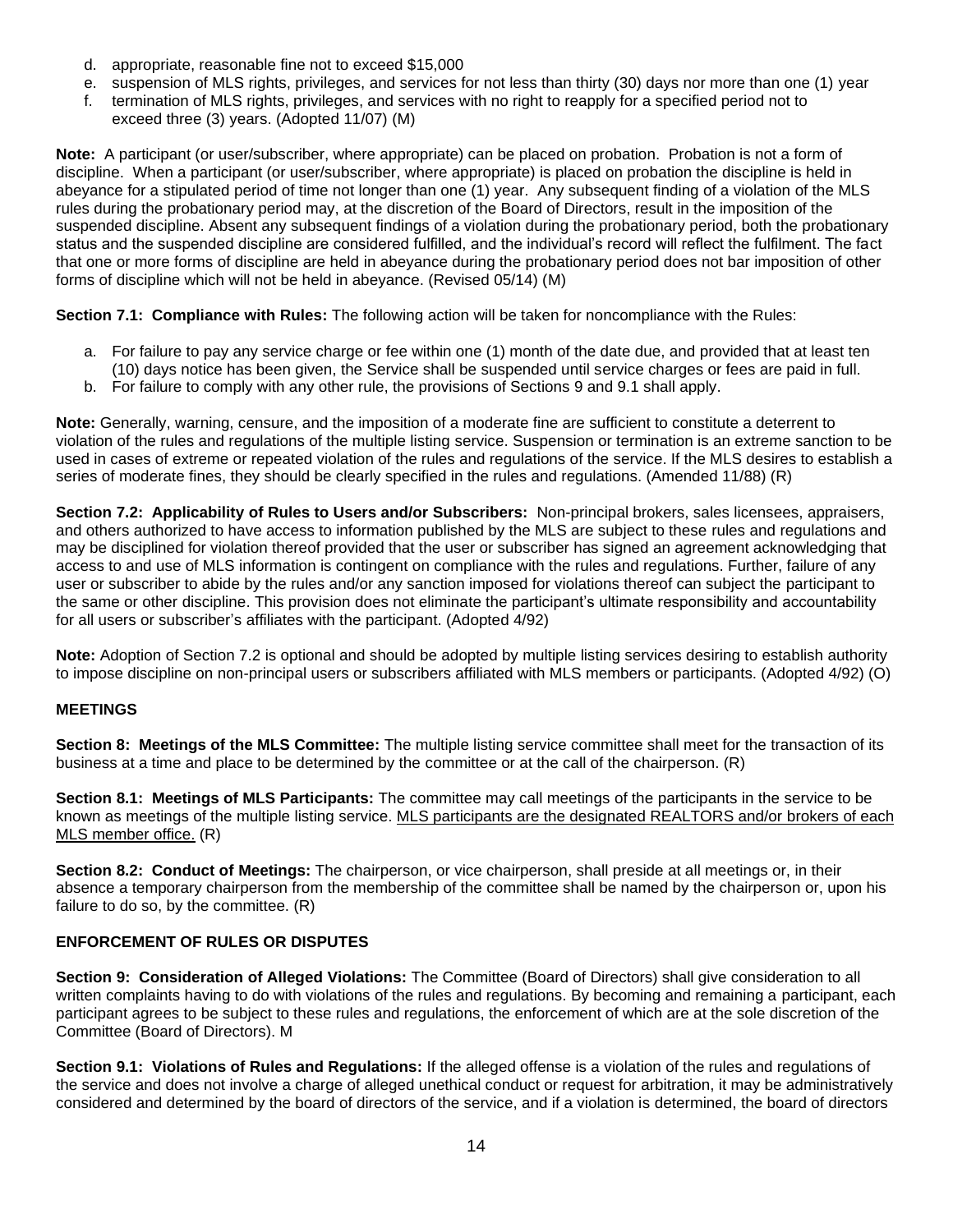may direct the imposition of sanction, provided the recipient of such sanction may request a hearing before the professional standards committee of the association in accordance with the bylaws and rules and regulations of the association of REALTORS® within twenty (20) days following receipt of the directors' decision.

If, rather than conducting an administrative review, the MLS has a procedure established to conduct hearings, any appeal of the decision of the hearing tribunal may be appealed to the board of directors of the MLS within twenty (20) days of the tribunal's decision. Alleged violations involving unethical conduct shall be referred to the professional standards committee of the association of REALTORS® for processing in accordance with the professional standards procedures of the association. If the charge alleges a refusal to arbitrate, such charge shall be referred directly to the board of directors of the association of REALTORS®. M

**Section 9.2: Complaints of Unethical Conduct:** All other complaints of unethical conduct shall be referred by the committee to the secretary of the association of REALTORS® for appropriate action in accordance with the professional standards procedures established in the association's bylaws. (Amended 11/88) (M)

**Section 9.3 Complaints of Unauthorized Use of Listing Content:** Any participant who believes another participant has engaged in the unauthorized use or display of listing content, including photographs, images, audio or video recordings, and virtual tours, shall send notice of such alleged unauthorized use to the MLS. Such notice shall be in writing, specifically identify the allegedly unauthorized content, and be delivered to the MLS not more than sixty (60) days after the alleged misuse was first identified. No participant may pursue action over the alleged unauthorized use and display of listing content in a court of law without first completing the notice and response procedures outlined in this Section 9.3 of the MLS rules.

Upon receiving a notice, the committee (Board of Directors) will send the notice to the participant who is accused of unauthorized use. Within ten (10) days from receipt, the participant must either: 1) remove the allegedly unauthorized content, or 2) provide proof to the committee (Board of Directors) that the use is authorized. Any proof submitted will be considered by the Committee (Board of Directors), and a decision of whether it establishes authority to use the listing content will be made within thirty (30) days.

If the Committee (Board of Directors) determines that the use of the content was unauthorized, the Committee (Board of Directors) may issue a sanction pursuant to Section 7 of the MLS rules, including a request to remove and/or stop the use of the unauthorized content within ten (10) days after transmittal of the decision. If the unauthorized use stems from a violation of the MLS rules, that too will be considered at the time of establishing an appropriate sanction.

If after ten (10) days following transmittal of the Committee's (Board of Director's) determination the alleged violation remains uncured (i.e., the content is not removed or the rules violation remains uncured), then the complaining party may seek action through a court of law. M

**Section 9.31: Non-Compliance with IDX Rules:** Any office found to be non-compliant with IDX rules and regulations will have 24 hours to comply. If after 24 hours the office is still non-compliant, the IDX feed will be suspended and participant will be required to remove from his IDX Web site all IDX listings which do not include the IDX broker's firm name, listing agent's name, IDX logo and copyright notice. (Adopted 02/09)

**Section 9.4 MLS Rules Violations:** MLS participants may not take legal action against another participant for alleged rules violation(s) unless the complaining participant has first exhausted the remedies provided in these rules. M

**Section 9.41: Confirmation of Information:** Listing Contract, Withdrawn and Extension paperwork with signature(s) by seller(s) will be provided to the Board office upon request. (Adopted 2/09)

### **CONFIDENTIALITY OF MLS INFORMATION**

**Section 10: Confidentiality of MLS information:** Any information provided by the multiple listing service to the participants shall be considered official information of the service. Such information shall be considered confidential and exclusively for the use of participants and real estate licensees affiliated with such participants and those participants who are licensed or certified by an appropriate state regulatory agency to engage in the appraisal of real property and licensed or certified appraisers affiliated with such participants. (Amended 4/92) (M)

**Section 10.1: MLS not Responsible for Accuracy of Information:** The information published and disseminated by the service is communicated verbatim, without change by the service, as filed with the service by the participant. The service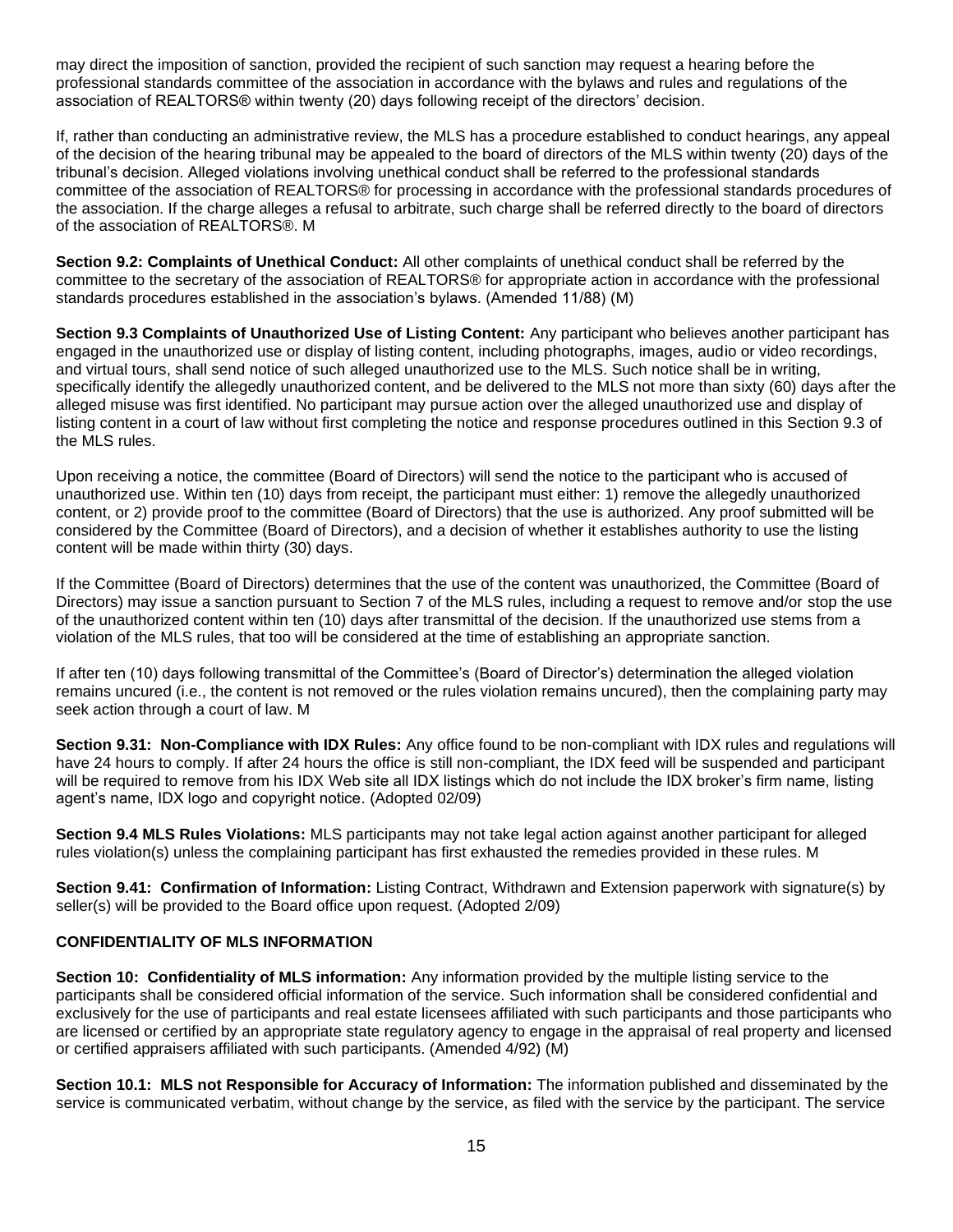does not verify such information provided and disclaims any responsibility for its accuracy. Each participant agrees to hold the service harmless against any liability arising from any inaccuracy or inadequacy of the information such participant provides. (R)

**Section 10.2: Access to Comparable and Statistical Information:** REALTORS® who are actively engaged in real estate brokerage, management, appraising, land development, or building, but who do not participate in the MLS, are nonetheless entitled to receive, by purchase or lease, all information other than current listing information that is generated wholly or in part by the MLS including "comparable" information, "sold" information, and statistical reports. This information is provided for the exclusive use of these members and individuals affiliated with these members who are also engaged in the real estate business and may not be transmitted, retransmitted, or provided in any manner to any unauthorized individual, office, or firm except as otherwise provided in these rules and regulations.

**Section 11, Ownership of MLS Compilation and Copyright:** By the act of submission of any property listing content to the MLS, the participant represents and warrants that he or she is fully has been authorized to license the property listing content as contemplated by and in compliance with this section and these rules and regulations, and also thereby does grant to the MLS license authority for the MLS to include the property listing content in its copyrighted MLS compilation, and also in any statistical report on comparables. Listing content includes, but is not limited to, photographs, images, graphics, audio and video recordings, virtual tours, drawings, descriptions, remarks, narratives, pricing information, and other details or information related to the listed property.

Each participant who submits listing content to the MLS agrees to defend and hold the MLS and every other participant harmless from and against any liability or claim arising from any inaccuracy of the submitted listing content or any inadequacy of ownership, license, or title to the submitted listing content. M

**Section 11.1:** All right, title, and interest in each copy of every multiple listing compilation created and copyrighted by the West Central Association of REALTORS® (fka Lima Board of REALTORS<sup>®</sup>) and in the copyrights therein, shall at all times remain vested in the West Central Association of REALTORS®. (R)

**Section 11.2: Display:** Each participant shall be entitled to lease from the West Central Association of REALTORS® a number of copies of each MLS Compilation sufficient to provide the participant and each person affiliated as a licensee (including licensed or certified appraisers) with such participant with one copy of such compilation. The participant shall pay for each such copy the rental fee set by the association. The lease of these compilations is voluntary, and the participant may lease only the number needed. \*

Participants shall acquire by such lease only the right to use the MLS Compilations in accordance with these rules. (M)

\*The term MLS compilation, as used in Sections 11 and 12 herein, shall be construed to include any format in which property listing data is collected and disseminated to the participants, including, but not limited to, bound book, loose-leaf binder, computer data base, card file, or any other format whatsoever.

### **USE OF COPYRIGHTED MLS COMPILATIONS**

**Section 12: Distribution:** Participants shall at all times maintain control over and responsibility for each copy of any MLS Compilation leased to them by the association of REALTORS®, and shall not distribute any such copies to persons other than subscribers who are affiliated with such participant as licensees, those individuals who are licensed or certified by an appropriate state regulatory agency to engage in the appraisal of real property, and any other subscribers as authorized pursuant to the governing documents of the MLS. Use of information developed by or published by an association multiple listing service is strictly limited to the activities authorized under a participant's licensure(s) or certification and unauthorized uses are prohibited. Further, none of the foregoing is intended to convey participation or membership or any right of access to information developed by or published by an association multiple listing service where access to such information is prohibited by law. (Amended 4/92) (R)

**Section 12.1: Display:** Participants and those persons affiliated as licensees with such participants shall be permitted to display the MLS compilation to prospective purchasers only in conjunction with their ordinary business activities of attempting to locate ready, willing, and able buyers for the properties described in said MLS compilation. (M)

**Section 12.2: Reproduction:** Participants or their affiliated licensees shall not reproduce any MLS compilation or any portion thereof, except in the following limited circumstances: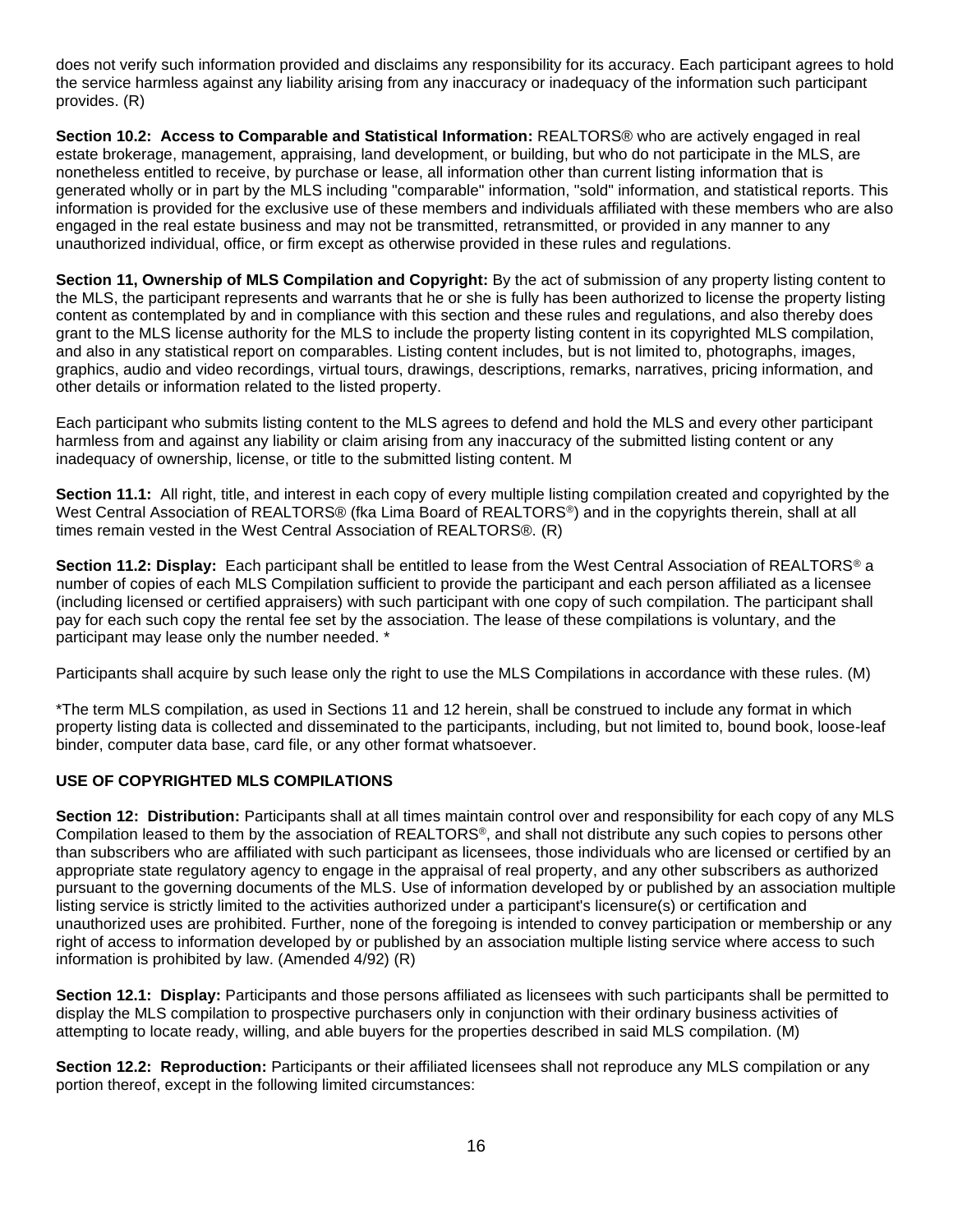Participants or their affiliated licensees may reproduce from the MLS compilation, and distribute to prospective purchasers, a reasonable\* number of single copies of property listing data contained in the MLS compilation which relate to any properties in which the prospective purchasers are or may, in the judgment of the participants or their affiliated licensees, be interested.

Nothing contained herein shall be construed to preclude any participant from utilizing, displaying, distributing, or reproducing property listing sheets or other compilations of data pertaining exclusively to properties currently listed for sale with the participant.

Any MLS information, whether provided in written or printed form, provided electronically, or provided in any other form or format, is provided for the exclusive use of the participant and those licensees affiliated with the participant who are authorized to have access to such information. Such information may not be transmitted, retransmitted, or provided in any manner to any unauthorized individual, office or firm.

None of the foregoing shall be construed to prevent any individual legitimately in possession of current listing information, sold information, comparable statistical information from utilizing such information to support valuations on particular properties for clients and customers. Any MLS content in data feeds available to participants for real estate brokerage purposes must also be available to participants for valuation purposes, including automated valuations. MLSs must either permit use of existing data feeds, or create a separate data feed, to satisfy this requirement. MLSs may require execution of a third-party license agreement where deemed appropriate by the MLS. MLSs may require participants who will use such data feeds to pay the reasonably estimated costs incurred by the MLS in adding or enhancing its downloading capacity for this purpose. Information deemed confidential may not be used as supporting documentation. Any other use of such information is unauthorized and prohibited by these rules and regulations. (Amended 05/14) (M)

\*It is intended that the participant be permitted to provide prospective purchasers with listing data relating to properties which the prospective purchaser has a bona fide interest in purchasing or in which the participant is seeking to promote interest. The term reasonable, as used herein, should therefore be construed to permit only limited reproduction of property listing data intended to facilitate the prospective purchaser's decision-making process in the consideration of a purchase. Factors which shall be considered in deciding whether the reproductions made are consistent with this intent, and thus reasonable in number, shall include, but are not limited to, the total number of listings in the MLS compilation, how closely the types of properties contained in such listings accord with the prospective purchaser's expressed desires and ability to purchase, whether the reproductions were made on a selective basis, and whether the type of properties contained in the property listing data is consistent with a normal itinerary of properties which would be shown to the prospective purchaser. (Option 2)

**Note:** Concerning Section 12.2, associations are advised to select one rule from the three (3) alternatives that are presented as Options #1, #2, and #3, taking into consideration any policy that may have been established or any recommendations or suggestions from the appropriate state association, as well as the needs and practices of the local association. (M)

### **USE OF MLS INFORMATION**

**Section 13: Limitations on Use of MLS Information:** Use of information from MLS compilation of current listing information, from the association's statistical report, or from any sold or comparable report of the association or MLS for public mass-media advertising by an MLS participant or in other public representations may not be prohibited.

However, any print or non-print forms of advertising or other forms of public representations based in whole or in part on information supplied by the association or its MLS must clearly demonstrate the period of time over which such claims are based and must include the following, or substantially similar, notice:

> Based on information from the West Central Association of REALTORS® MLS for the period (date) through (date). (Amended 11/93)

**Note:** Associations are advised to select one rule from the two (2) alternatives. (M) (Option 1)

### **CHANGES IN RULES AND REGULATIONS**

**Section 14: Changes in the Rules and Regulations:** Amendments to the rules and regulations of the service shall be by a majority vote of the members of the multiple listing service committee, subject to approval by the board of directors of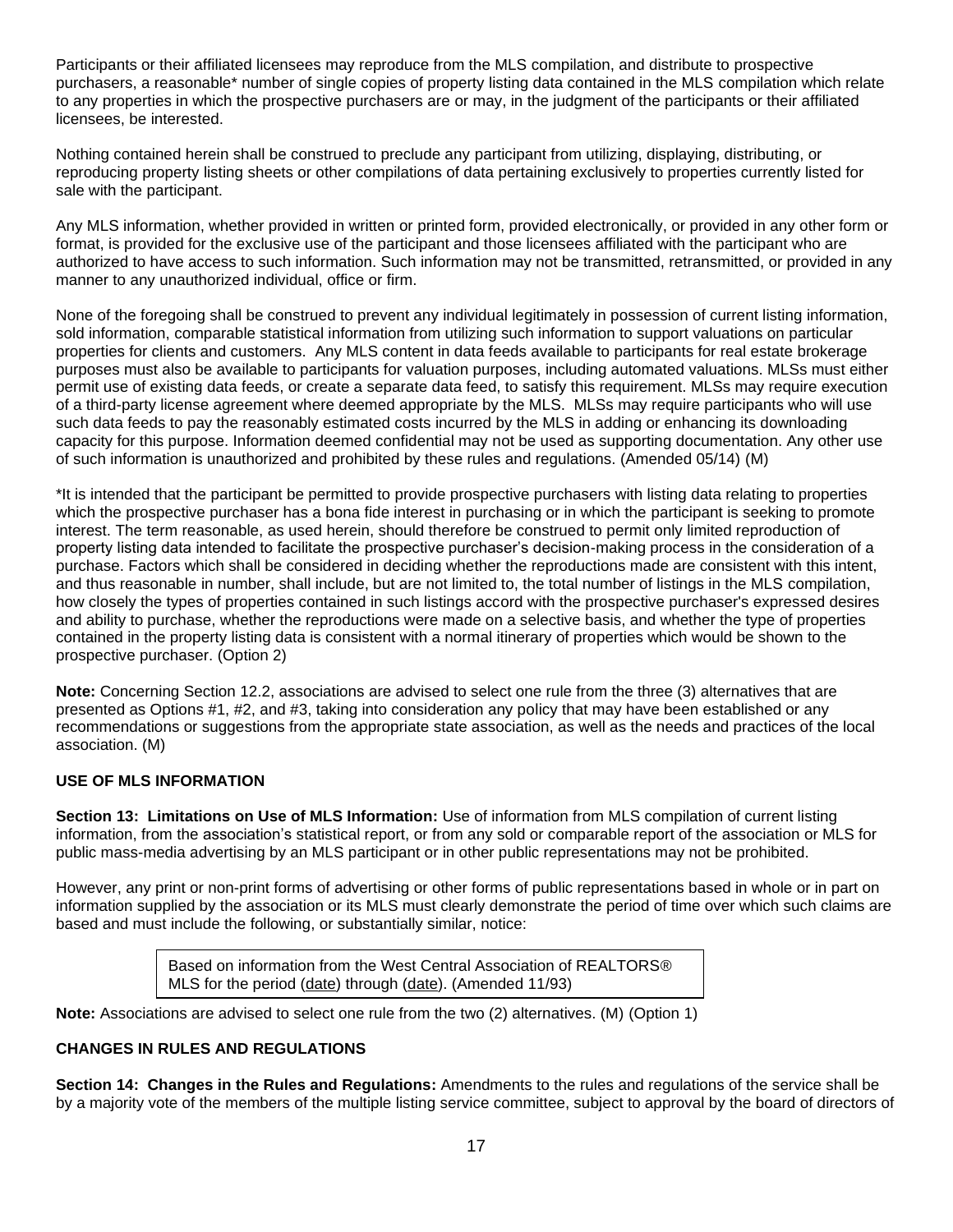the West Central Association of REALTORS®.

**Note:** Some associations may prefer to change the rules and regulations by a vote of the participants, subject to approval by the board of directors of the association of REALTORS®. (M)

Changes and/or amendments to these rules and regulations that are mandated by the National Association of REALTORS® may be implemented by the executive officer without approval of the committee.

# **Section 15: RENT/LEASE LISTINGS Definitions:**

Rent/Lease: Property where the owner or signatory of the listing agreement intends only to provide another party with possession, occupancy, and/or beneficial use of the property and does not intend to transfer ownership or title of the property by deed or otherwise. A sale may not appear on the listing.

For Sale Only: Property where the owner or signatory to the listing agreement intends only to transfer ownership or title to the property by deed, land installment sales contract, lease-purchase contract or otherwise. An offering price must be used and no rent or lease amount may be offered. A purchase contract shall be signed and the property legally able to be eventually marked sold.

Lease / Option: (Lease with Option to Buy): Lease agreement where a tenant has the right but not the Obligation to purchase the property. Considered a Rent/Lease property, not a For Sale property.

Test to qualify the property listing type: (For Sale or for Rent/Lease): Will ownership and/or title be transferred by deed, land installment sales contract, lease-purchase contract or otherwise.

The Rent/Lease Property Type shall be limited to Single Family, Condo-Villa, Multi Family Mobile Home and Commercial properties only. The entry of any Rent/Lease property into MLS is not a requirement, thus the listing broker may decide if they wish to enter the Rent/Lease property into the MLS or not.

Rent/Lease listings (herein after noted as "Rental listings") shall only be entered under the Rent /Lease Property Type. If the listing is "For Sale" and "For Rent/Lease," the property shall be entered into MLS as "For Sale" under the appropriate Property Type and may, at the listing broker's option, be entered under the Rent/Lease Property Type.

Only an Exclusive Right / Exclusive Agency to Rent/Lease contract shall be accepted for the entry of the listing into MLS. At no time shall an Exclusive Right to Sell or Exclusive Agency Agreement be accepted for entry of a Rent / Lease listing. When a single property is being entered "For Sale" and "For Rent/Lease," an Exclusive Right to Sell or Exclusive Agency contract shall be used for the "For Sale" listing and an Exclusive Right / Exclusive Agency to Rent/Lease contract shall be used for the "For Rent/Lease" listing.

A single property shall be entered into MLS as "For Sale" under the Property Types of Single Family, Condo, Multi Family, Mobile Home and Commercial under one Listing Broker. At the same time the same property may be entered "For Rent or Lease" under the Rent/Lease Property Type by a different Listing Broker. Two separate agreements are required. If a broker/licensee with a possible purchaser contacts an owner who currently has the real estate "For Rent/Lease" with another broker, such contact is not considered interference with an exclusive agency representation agreement.

For each individual unit for rent/lease in a multi-unit building, each unit could be entered into MLS individually, each receiving their own MLS #.

Rent/Lease listings shall be entered into the MLS in their correct, physical location as identified in the WCAR Multiple Listing Service Areas.

The Rent/Lease Property Type listings shall link to other listing records for the same property and will appear in the property history along with the "for sale" listings.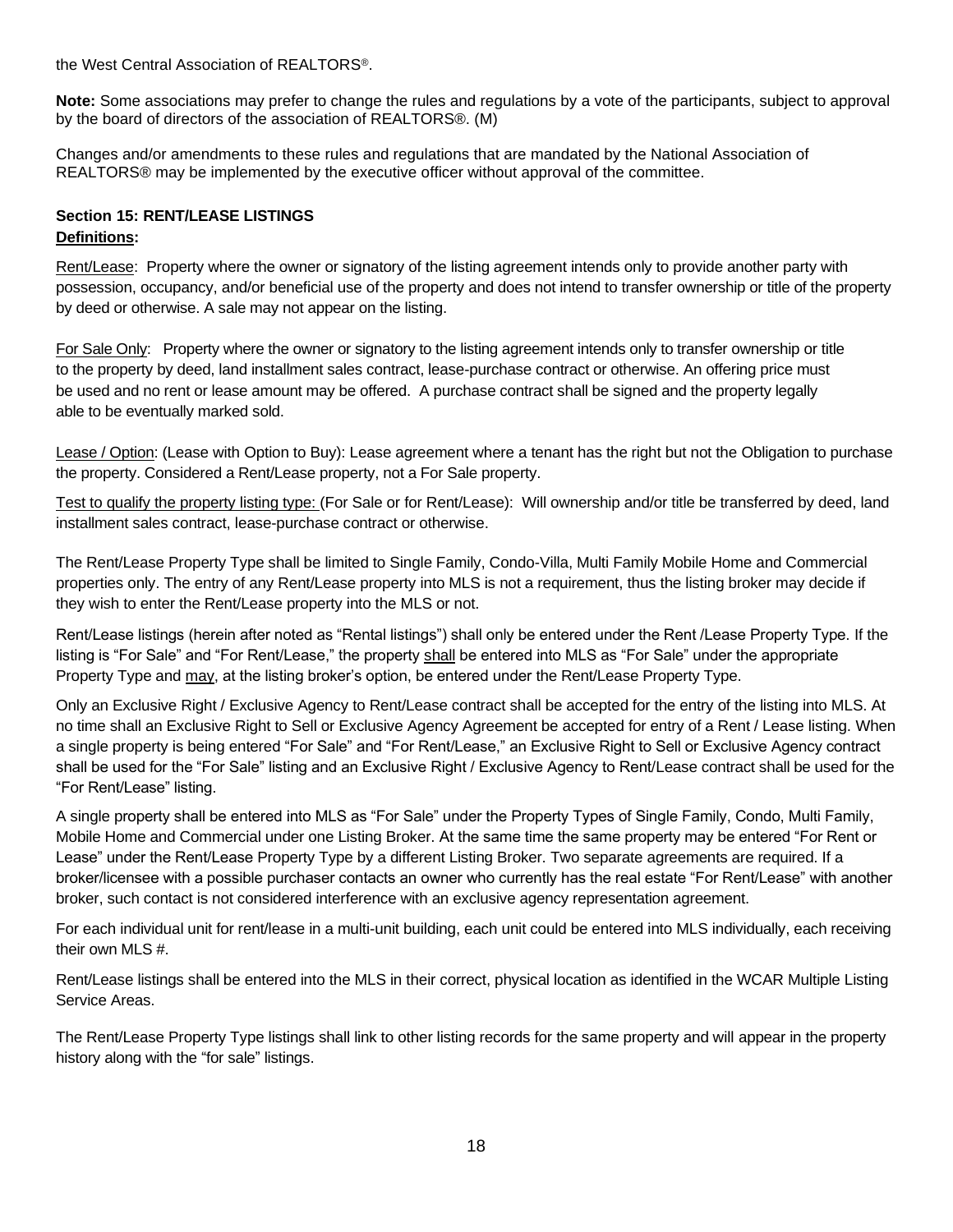On a For Sale listing, a reference to an MLS # of a Rent/Lease listing, that belongs to the same listing broker, may be entered into the marketing or agent remarks, but no additional terms regarding the, rent/lease amount, term or compensation may appear on the "For Sale" listing. This information may only be entered and appear on a Rent/Lease listing. The opposite may also not occur. For Sale information may only appear on the "For Sale" listing.

A rent/lease amount shall be entered into MLS. At no time shall a "0" amount be entered.

Cooperative compensation amounts entered into the MLS for rental property shall be unconditional. (See Section 1.9) There must be a cooperative compensation entered on the Rent/Lease listing.

When a Rent/Lease listing is entered into the MLS, "compensation" must be entered at the time of the listing. If no compensation is offered on the listing, MLS Staff will immediately withdraw the Rent/Lease listing from the MLS.

The statuses of Active, Expired, Withdrawn and Rented/Leased shall be used for Rent/Lease listings. At no time shall a Rent/Lease listing be entered into a Pending or Sold status. When a Rent/Lease listing is rented or leased, the status of the listing shall be changed to Rented/Leased.

If a property is entered into MLS as a For Sale listing **and** a Rent/Lease listing and the property is rented or sold, the following may occur:

- a. If rented or leased, the Rent/Lease listing shall be entered into the Rented/Leased status and the "For Sale" listing may remain For Sale until the listing expires or withdrawn with the proper signatures and paperwork.
- b. If an offer to purchase is accepted, the "For Sale" listing shall be entered into the Contingent or Pending status. The Rent/Lease listing shall be withdrawn when the sale of the property has closed. A withdrawal form signed by the Broker of the Rent/Lease listing must be submitted to the Multiple Listing Service for withdrawal.
- c. If the property is sold, but the listing broker is instructed to keep the listing active under the Rent/Lease Property Type, the Listing broker shall cancel the current Rent/Lease listing and shall re-enter the property as a new listing, which requires a new Exclusive Right / Exclusive Agency to Rent/Lease agreement signed by the new owners.
- d. Each property entered under the Rent/Lease Property Type shall only be permitted one listing under the active status at a time. For multiple unit properties, where the units may be leased individually, each unit shall only be permitted one listing under the active status at a time.

Any change in rent/lease price shall be supported by and shall only be made when authorized in writing by the lessor. Both the lessor's and agent's signatures are required.

Upon request of the Multiple Listing Service, all supporting documentation relating to a Rent/Lease Listing Agreement/Contract must be submitted to the Multiple Listing Service within 24 hours. (Adopted 06/15)

### **ORIENTATION**

**Section 17: Orientation:** Any applicant for MLS participation and any licensee (including licensed or certified appraisers) affiliated with an MLS participant who has access to and use of MLS-generated information shall complete an orientation program of no more than eight (8) classroom hours devoted to the MLS rules and regulations and computer training related to MLS information entry and retrieval and the operation of the MLS within thirty (30) days after access has been provided. Participants and subscribers may be required, at the discretion of the MLS, to complete additional training of not more than four classroom hours in any twelve (12) month period when deemed necessary by the MLS to familiarize participants and subscribers with system changes or enhancement and/or changes to MLS rules or policies. Participants and subscribers must be given the opportunity to complete any mandated orientation and additional training remotely. (Amended11/17) (M)

#### **INTERNET DATA EXCHANGE (IDX) IDX Definitions**

a. **IDX:** A reciprocal agreement between brokers to allow them to display each other's listings on the Internet in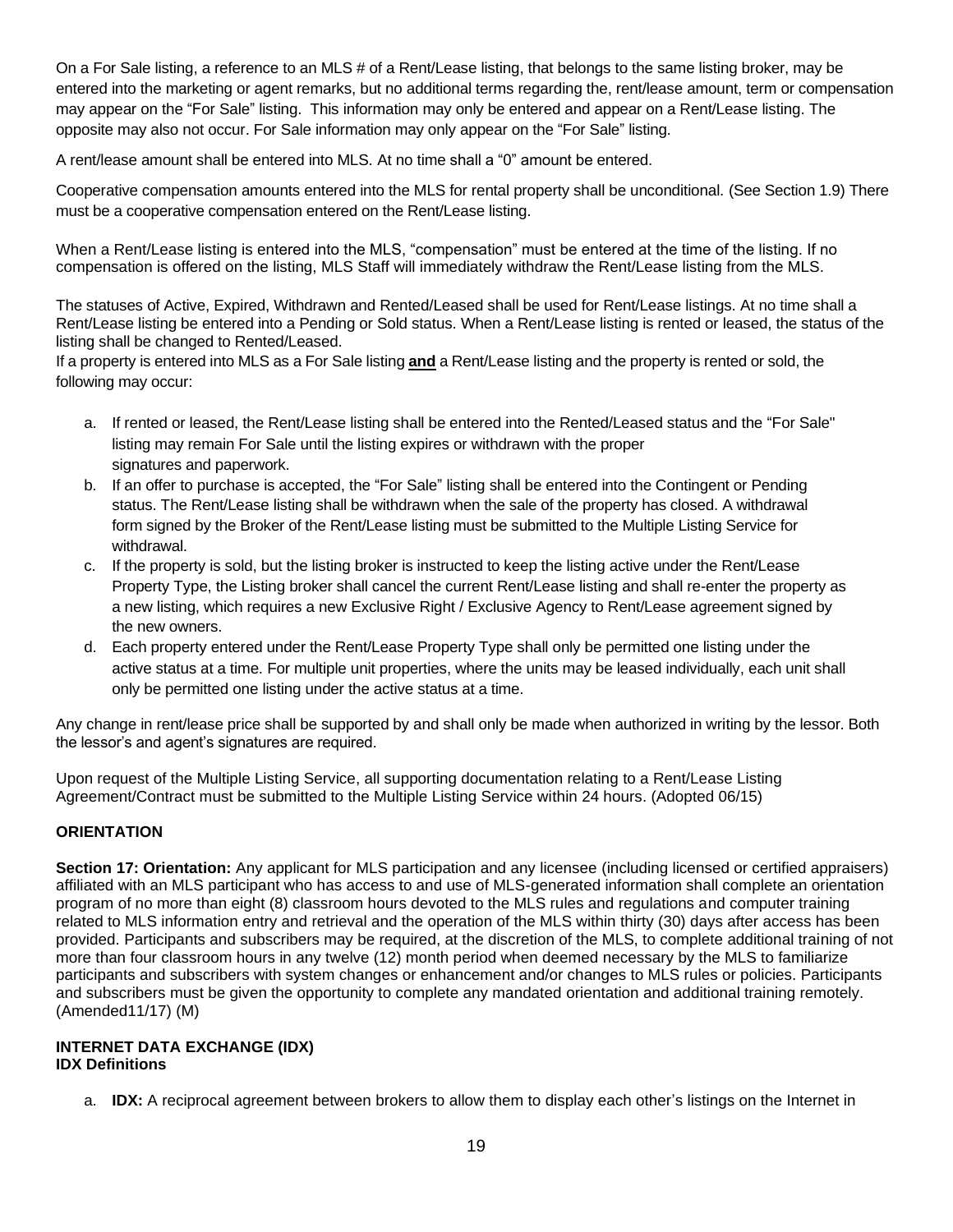accordance with The West Central Association of REALTORS® MLS rules and regulations and policies. Advertising permission is for Internet display only and does not include other means of advertising, i.e., newspapers, cable, magazines, or home guides, among others.

- b. **IDX Participant:** Any broker that has not specifically declined (opted out) to allow his/her listings to be advertised on the Internet in accordance with MLS rules, regulations, and policies.
- c. **IDX Subscriber:** Any (agent or non-principal broker) licensed with an IDX participant and who has agreed to abide by MLS rules, regulations, and policies. An IDX subscriber must hold a real estate license and have the written permission of the broker to be eligible to subscribe to IDX.
- d. **IDX Database or IDX Listings:** All of the data from the combined listings of the IDX participants, except for listings where the seller has specifically refused to allow the property to be advertised over the Internet. As information is updated in the MLS, it will be updated real-time in the database. The only data which may be displayed is that which is determined by the MLS committee.
- e. **Branding:** Identification that is unique and makes recognition of a specific entity easy. Logo's, catch words and specific phrases are among the ways that a site can be branded.
- f. **Scraping:** The misappropriation of listing information from one website to another.
- g. **Framing:** Bringing the content of someone's website to your website and framing it so that the logo or identity of your site appears around the content making it appear to belong to you.

### **THE PURPOSE OF IDX**

Enhances cooperation between REALTORS® and provides the tools needed to display each others' listings on the Internet. Many consumers' now look to the Internet for information before contacting Brokers. Being able to get more listing information creates "stickiness" and may prevent the visiting of websites that collect consumer information to refer back to the REALTOR® for a charge.

**Section 18**: **IDX Defined:** IDX affords MLS participants the ability to authorize limited electronic display and delivery of their listings by other participants via the following authorized mediums under the participant's control: websites, mobile apps, and audio devices. As used throughout these rules, "display" includes "delivery" of such listing. (Amended 5/17) (M)

**18.1: Authorization:** Participants' consent for display of their listings by other participants pursuant to these rules and regulations is presumed unless a participant affirmatively notifies the MLS that the participant refuses to permit display (either on a blanket or on a listing-by-listing basis). If participant refuses on a blanket basis to permit the display of that participant's listings, that participant may not download, frame or display the aggregated MLS data of other participants. Even where participants have given blanket authority for other participants to display their listings on IDX sites, such consent may be withdrawn on a listing-by-listing basis where the seller has prohibited all Internet display or other electronic forms. (Amended 05/17) (M) (Option 1)

**18.2: Participation:** Participation in IDX is available to all MLS participants who consent to the display of their listings by other participants. (O) (Option1)

**18.2.1:** Participants must notify the MLS of their intention to display IDX information and must give the MLS direct access for purposes of monitoring/ensuring compliance with applicable rules and policies. (Amended 5/12) (M)

**18.2.2:** MLS participants may not use IDX-provided listings for any purpose other than display as provided for in these rules. This does not require participants to prevent indexing of IDX listings by recognized search engines. (Amended 05/12) (M)

**18.2.3:** Listings, including property addresses, can be included in IDX displays except where a seller has directed their listing brokers to withhold their listing or the listing's property address from all display on the Internet (including, but not limited to, publicly accessible websites or VOW's) or other electronic forms of display or distribution. (Amended 5/17) (M)

**18.2.4:** Participants may select the listings they choose to display through IDX based only on objective criteria including, but not limited to, factors such as geography or location ("uptown", "downtown", etc.), list price or type of property (e.g., condominiums, cooperatives, single-family detached, multi-family), or type of listing ( e.g., exclusive right-to-sell or exclusive agency). Selection of listings displayed through IDX must be independently made by each participant. (Amended 5/17) (Amended 1/22) (M)

**18.2.5:** Participants must refresh all MLS downloads and IDX displays automatically fed by those at least once every twelve (12) hours. (Amended 11/14) (M)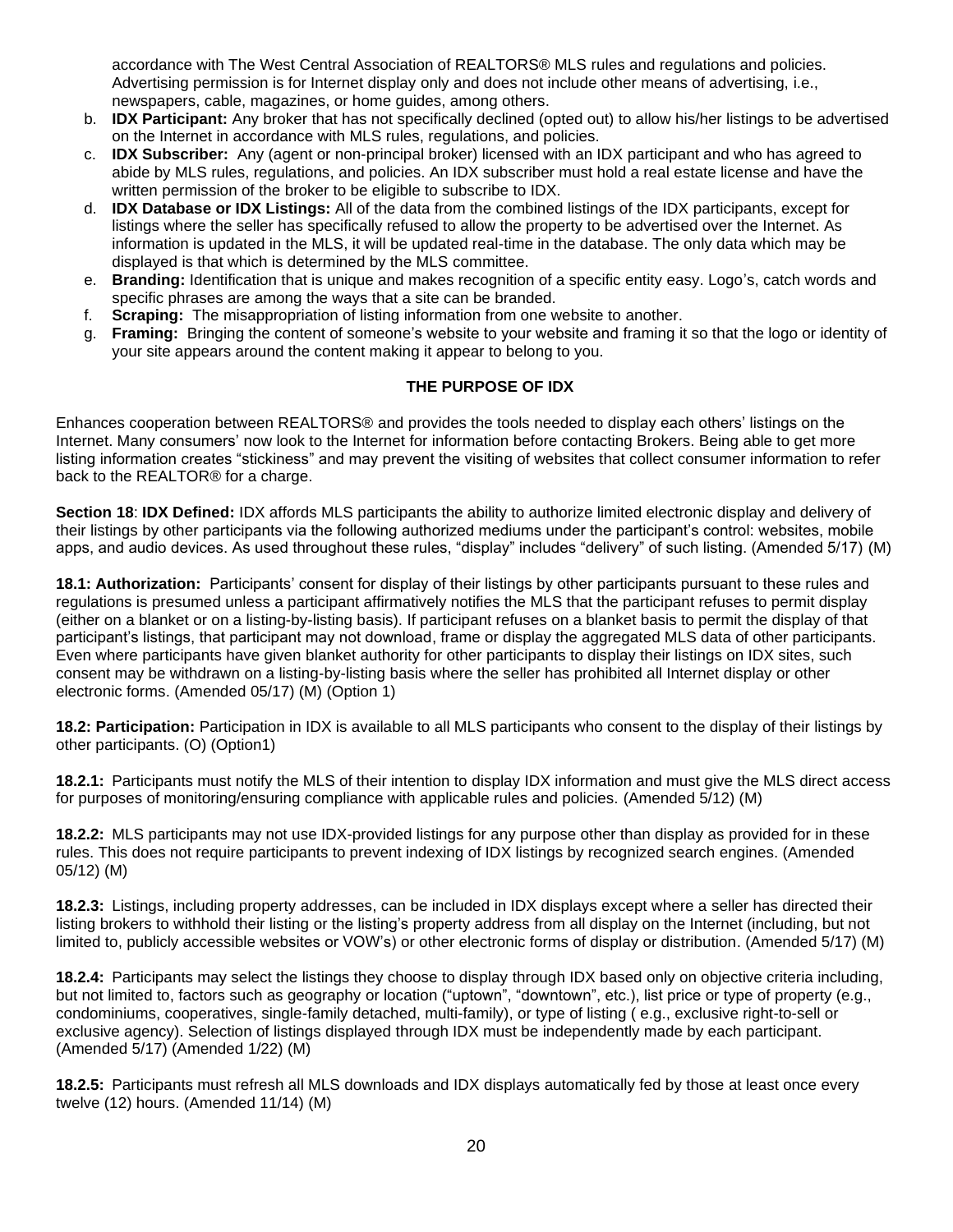**18.2.6:** Except as provided in the IDX policy and these rules, an IDX site or a participant or user operating an IDX site or displaying IDX information as otherwise permitted may not distribute, provide, or make any portion of the MLS database available to any person or entity. (Amended 5/12) (M)

**18.2.7:** Any IDX display controlled by a participant must clearly identify the name of the brokerage firm under which they operate in a readily visible color and typeface. For purposes of the IDX policy and these rules, "control" means the ability to add, delete, modify and update information as required by the IDX policy and MLS rules. (Amended 5/12) (M)

**18.2.8:** Any IDX display controlled by a participant or subscriber that

- a. allows third parties to write comments or reviews about particular listings or displays a hyperlink to such comments or reviews in immediate conjunction with particular listings, or
- b. displays an automated estimate of the market value of the listing (or hyperlink to such estimate) in immediate conjunction with the listing, either or both of those features shall be disabled or discontinued for the seller's listings at the request of the seller. The listing broker or agent shall communicate to the MLS that the seller has elected to have one or both of these features disabled or discontinued on all displays controlled by participants'. Except for the foregoing and subject to Section 18.2.9, a participant's IDX display may communicate the participant's professional judgment concerning any listing. Nothing shall prevent an IDX display from notifying its customers that a particular feature has been disabled at the request of the seller (Adopted 5/12) (M)

**18.2.9:** Participants shall maintain a means (e.g., e-mail address, telephone number) to receive comments about the accuracy of any data or information that is added by or on behalf of the participant beyond that supplied by the MLS and that relates to a specific property. Participants shall correct or remove any false data or information relating to a specific property upon receipt of a communication from the listing broker or listing agent for the property explaining why the data or information is false. However, participants shall not be obligated to remove or correct any data or information that simply reflects good faith opinion, advice, or professional judgment. (Adopted 5/12) (M)

**18.2.10**: An MLS Participant (or where permitted locally, an MLS Subscriber) may co-mingle the listings of other brokers received in an IDX feed with listings available from other MLS IDX feeds, provided all such displays are consistent with the IDX rules, and the MLS Participant (or MLS Subscriber) holds participatory rights in those MLSs. As used in this policy, "co-mingling" means that consumers are able to execute a single property search of multiple IDX data feeds resulting in the display of IDX information from each of the MLSs on a single search results page; and that Participants may display listings from each IDX feed on a single webpage or display. (Adopted 11/14) (M)

**18.2.11:** Participants shall not modify or manipulate information relating to other participant's listings. MLS participants may augment their IDX display of MLS data with applicable property information from other sources to appear on the same webpage or display, clearly separated by the data supplied by the MLS. The source(s) of the information must be clearly identified in the immediate proximity to such data. This requirement does not restrict the format of MLS data display or display of fewer than all of the available listings or fewer authorized fields. (Adopted 5/15) (M)

**18.2.12:** All listings displayed pursuant to IDX shall identify the listing firm, and the email or phone number provided by the listing participant in a reasonably prominent location and in a readily visible color and typeface not smaller than the median used in the display of listing data\*. (Amended 5/17) (Amended 1/22) (M)

\*Displays of minimal information (e.g., "thumbnails", text messages, "tweets", etc., of two hundred (200) characters or less) are exempt from this requirement but only when linked directly to a display that includes all required disclosures. For audio delivery of listing content, all required disclosures must be subsequently delivered electronically to the registered consumer performing the property search or linked to through the device's application (Amended 5/17)

**18.3: Display:** Display of listing information pursuant to IDX is subject to the following rules: **Note:** All of the following rules are optional but, if adopted, cannot be modified. Select those rules which apply to your IDX program and number the sections accordingly.

**18.3.8:** Participants (and their affiliated licensees, if applicable) shall indicate on their websites that IDX information is provided exclusively for consumers' personal, non-commercial use, that it may not be used for any purpose other than to identify prospective properties consumers may be interested in purchasing, and that the data is deemed reliable but is not guaranteed accurate by the MLS. The MLS may, at its discretion, require use of other disclaimers as necessary to protect participants and/or the MLS from liability\*. (Amended 5/17) (O)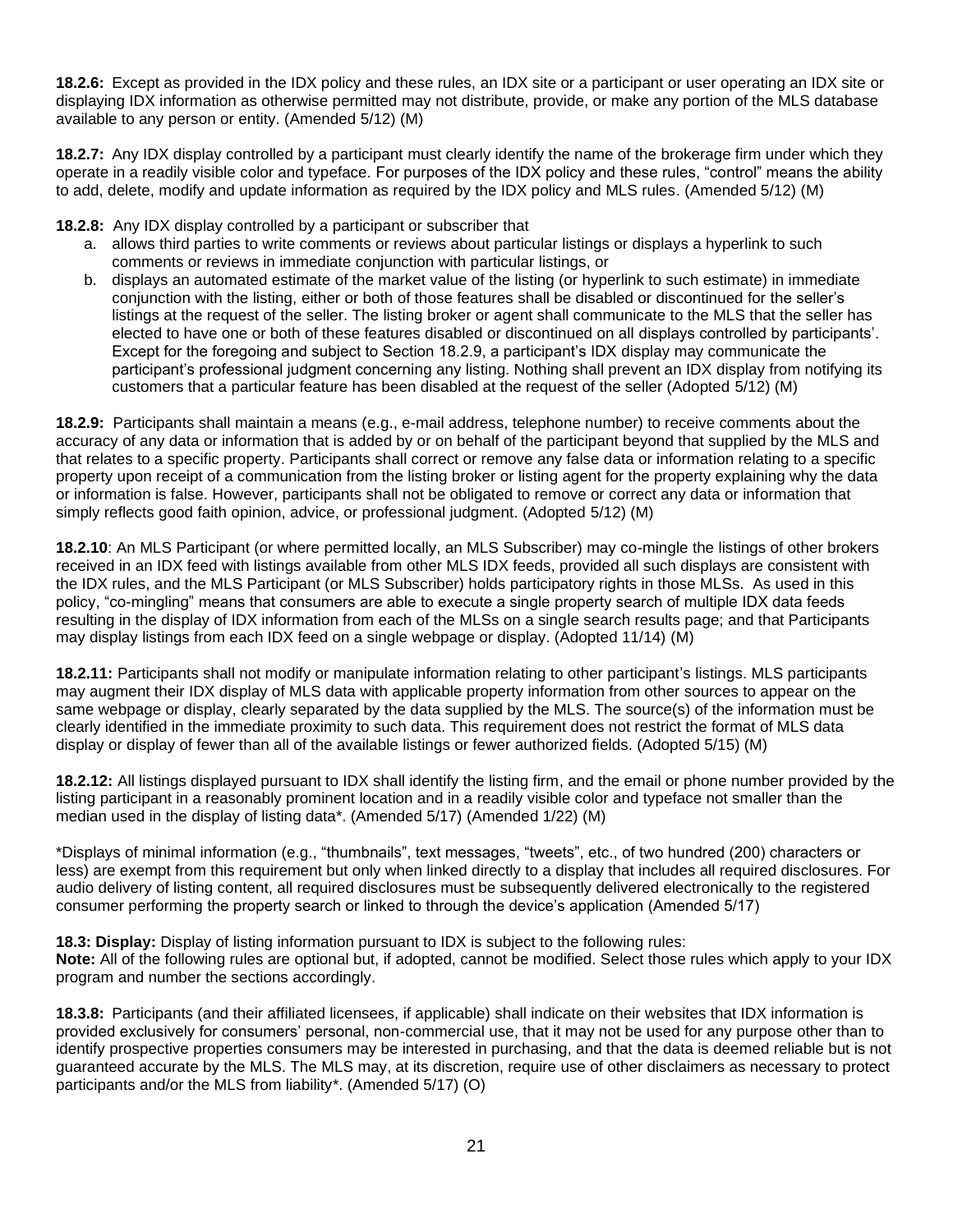**18.5:** IDX subscribers must be licensed with an IDX participant and be a member of the West Central Association of REALTORS® multiple listing service. The subscriber's participant must provide authorization for the subscriber's participation in IDX and provide supervisory responsibility for the subscriber's website.

**18.5.0:** A search result producing another IDX participant's listing in a brief or thumbnail format shall bear the MLS approved logo immediately adjacent to the property information in order to identify the listing as an IDX listing. Thumbnail displays may only include the following: text data about the listed property, a photo of the listed property, the MLS approved IDX logo, and buttons providing links for other information.

**18.5.1:** A thumbnail display of another IDX participant's listing may not include any contact information or branding of the IDX participant and/or subscriber who own(s) the website, any of its agents, or any third party.

**18.5.2:** A search result producing a detailed display of another IDX participants listing shall include the IDX broker's firm name, the listing agent's name, the MLS approved IDX logo, and the MLS's copyright notice immediately following the property information. The IDX participants firm name, the listing agent's name, the MLS approved logo and copyright notice shall be at least as large as the largest type size used to display the listing data.

**18.5.3:** A search result producing a detailed display of another IDX participant's listing may not include any contact information of branding of the IDX participant and/or subscriber who owns the website, any of it's agents, or any third party within the body of the listing data. The body is defined as the rectangular space whose borders are delimited by the utmost extent in each direction of the listing text and photo data.

**18.5.4:** Any result of compilation of search results identifying another IDX participant's listing(s) shall include the disclaimer information deemed reliable but not guaranteed.

**18.6:** Any Internet website used for publication of the IDX database, or any portion thereof must be controlled by an IDX participant and/or subscriber and advertised as that IDX broker's and/or subscriber's Internet website.

**18.6.2:** If an IDX participant and/or subscriber suspects scraping of the data or framing of the site has occurred, the suspicion and any evidence must be reported to the MLS immediately for investigation and action.

**18.6.3:** Changes to a participant's and/or subscriber's Internet site necessary to cure a violation of the MLS rules must be made within three (3) business days after notified by the MLS of the violation.

**18.7:** No portion of the IDX database shall be used or provided to a third party for any purpose other than those expressly provided for in these rules.

**18.8:** Any participant and/or subscriber using a third party to design/develop its website will have a written contract with that third party in the form prescribed by the MLS. Any IDX web site must be under the control of a single IDX participant and/or subscriber.

**\***Displays of minimal information (e.g., "thumbnails", text messages, "tweets", etc. if two hundred (200) characters or less are exempt from this requirement but only when linked directly to a display that includes all required disclosures. For audio delivery of listing content, all required disclosures must be subsequently delivered electronically to the registered consumer performing the property search or linked to through the devices application. (Amended 5/17)

**\*\*Note**: If "sold" information is publicly accessible, display of "sold" listings may not be prohibited. (Adopted 11/14)

#### **SECTION 19: VIRTUAL OFFICE WEBSITE (VOWS)**

#### **Section 19.1: VOW Defined:**

a. A "Virtual Office Website" (VOW) is a participant's Internet website, or a feature of a participant's website, through which the participant is capable of providing real estate brokerage services to consumers with whom the participant has first established a broker-consumer relationship (as defined by state law) where the consumer has the opportunity to search MLS listing information, subject to the participant's oversight, supervision, and accountability. A non-principal broker or sales licensee affiliated with a participant may, with his or her participant's consent, operate a VOW. Any VOW of a non-principal broker or sales licensee is subject to the participant's oversight, supervision, and accountability. (M)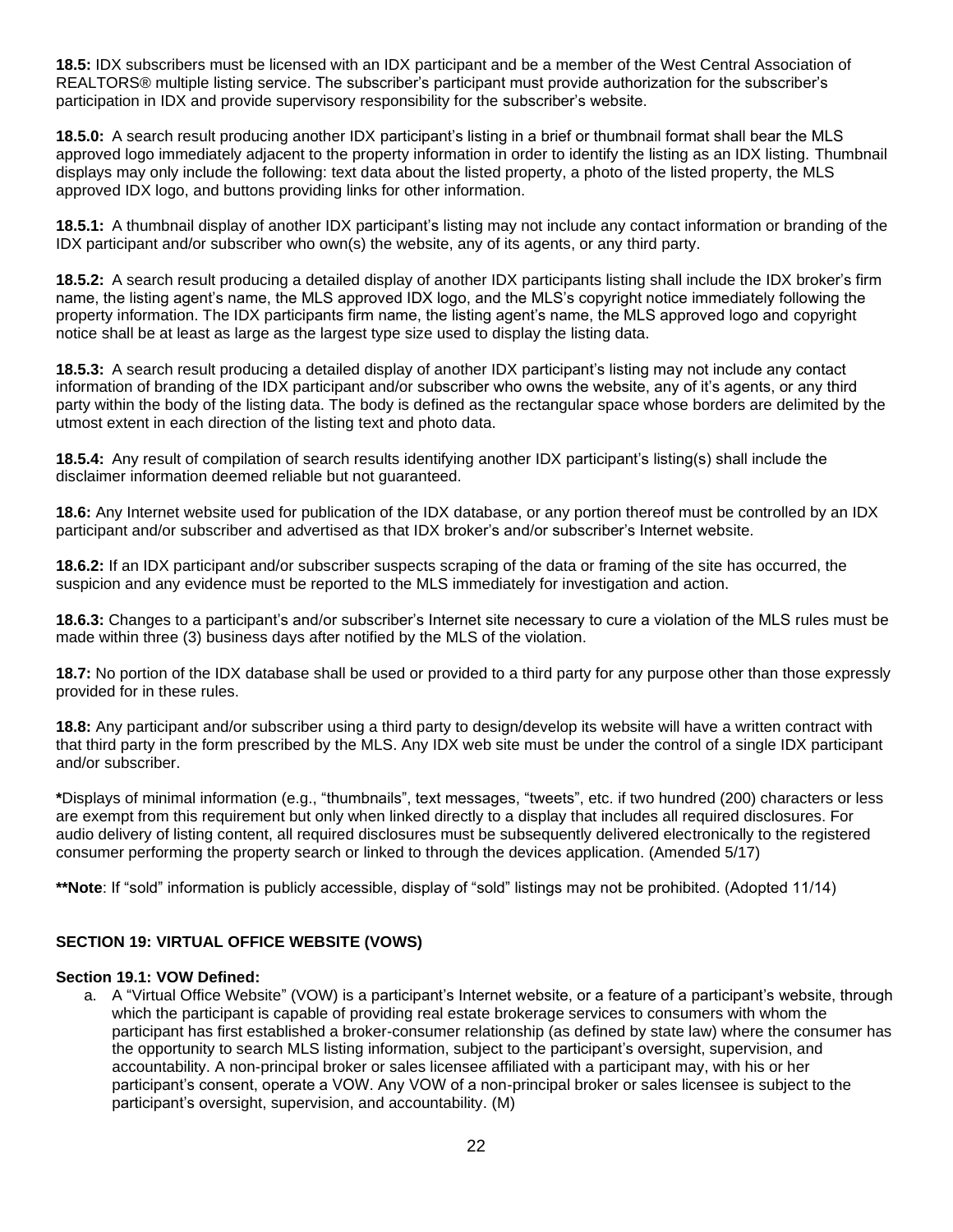- b. As used in Section 19 of these rules, the term "participant" includes a participant's affiliated non-principal brokers and sales licensees – except when the term is used in the phrases "participant's consent" and "participant's oversight, supervision, and accountability". References to "VOW" and "VOWs" include all Virtual Office Websites, whether operated by a participant, by a non-principal broker or sales licensee, or by an "Affiliated VOW Partner" (AVP) on behalf of a participant. (M)
- c. "Affiliated VOW Partner" (AVP) refers to an entity or person designated by a participant to operate a VOW on behalf of the participant, subject to the participant's supervision, accountability, and compliance with the VOW policy. No AVP has independent participation rights in the MLS by virtue of its right to receive information on behalf of a participant. No AVP has the right to use MLS listing information except in connection with operation of a VOW on behalf of one or more participants. Access by an AVP to MLS listing information is derivative of the rights of the participant on whose behalf the AVP operates a VOW. (M)
- d. As used in Section 19 of these rules, the term "MLS listing information" refers to active listing information and sold data provided by participants to the MLS and aggregated and distributed by the MLS to participants. (M)

# **Section 19.2:**

- a. The right of a participant's VOW to display MLS listing information is limited to that supplied by the MLS(s) in which the participant has participatory rights. However, a participant with offices participating in different MLSs may operate a master website with links to the VOWs of the other offices. (M)
- b. Subject to the provisions of the VOW policy and these rules, a participant's VOW, including any VOW operated on behalf of a participant by an AVP, may provide other features, information, or functions, e.g. "Internet Data Exchange" (IDX). (M)
- c. Except as otherwise provided in the VOW policy or in these rules, a participant need not obtain separate permission from other MLS participants whose listings will be displayed on the participant's VOW. (M)

# **Section 19.3:**

- a. Before permitting any consumer to search for or retrieve any MLS listing information on his or her VOW, the participant must take each of the following steps:
	- 1. The participant must first establish with that consumer a lawful broker-consumer relationship (as defined by state law), including completion of all actions required by state law in connection with providing real estate brokerage services to clients and customers (hereinafter, "Registrants"). Such actions shall include, but are not limited to, satisfying all applicable agency, non-agency, and other disclosure obligations, and execution of any required agreements.
	- 2. The participant must obtain the name of and a valid e-mail address for each Registrant. The participant must send an email to the address provided by the Registrant confirming that the Registrant has agreed to the terms of use (described in Subsection d., below). The participant must verify that the e-mail address provided by the Registrant is valid and that the Registrant has agreed to the terms of use.
	- 3. The participant must require each Registrant to have a username and a password, the combination of which is different from those of all other Registrants on the VOW. The participant may, at his or her option, supply the username and password or may allow the Registrant to establish its username and password. The participant must also assure that any e-mail address is associated with only one username and password. (M)
- b. The participant must assure that each Registrant's password expires on a date certain but may provide for renewal of the password. The participant must at all times maintain a record of the name, email address, username, and current password of each Registrant. The participant must keep such records for not less than one hundred eighty (180) days after the expiration of the validity of the Registrant's password. (M)
- c. If the MLS has reason to believe that a participant's VOW has caused or permitted a breach in the security of MLS listing information or a violation of MLS rules, the participant shall, upon request of the MLS, provide the name, e-mail address, username, and current password, of any Registrant suspected of involvement in the breach or violation. The participant shall also, if requested by the MLS, provide an audit trail of activity by any such Registrant. (M)
- d. The participant shall require each Registrant to review and affirmatively to express agreement (by mouse click or otherwise) to a terms of use provision that provides at least the following:
	- 1. that the Registrant acknowledges entering into a lawful consumer-broker relationship with the participant
	- 2. that all information obtained by the Registrant from the VOW is intended only for the Registrant's personal, non-commercial use
	- 3. that the Registrant has a bona fide interest in the purchase, sale, or lease of real estate of the type being offered through the VOW
	- 4. that the Registrant will not copy, redistribute, or retransmit any of the information provided except in connection with the Registrant's consideration of the purchase or sale of an individual property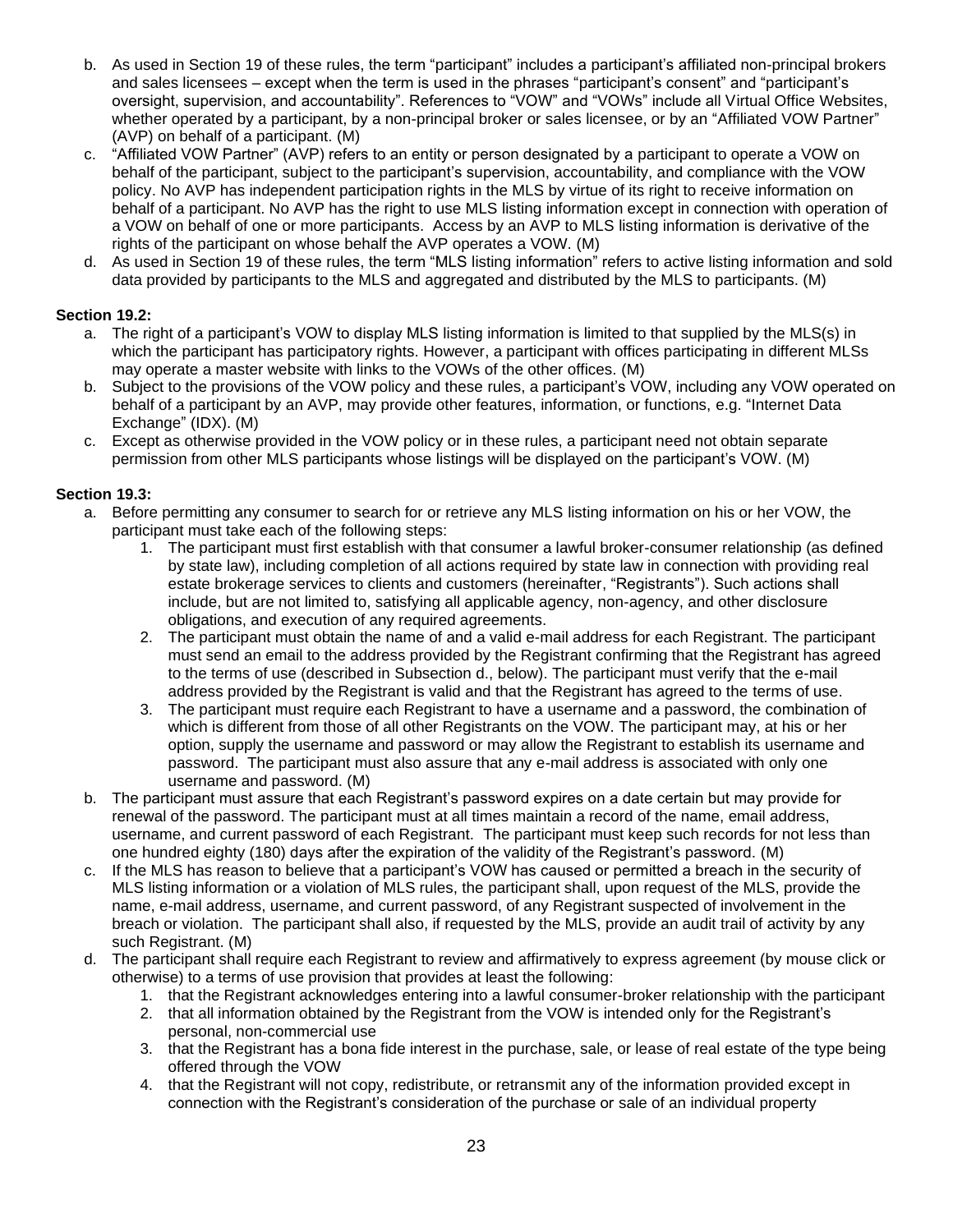- 5. that the Registrant acknowledges the MLS' ownership of and the validity of the MLS' copyright in the MLS database
- e. The terms of use agreement may not impose a financial obligation on the Registrant or create any representation agreement between the Registrant and the participant. Any agreement entered into at any time between the participant and Registrant imposing a financial obligation on the Registrant or creating representation of the Registrant by the participant must be established separately from the terms of use, must be prominently labeled as such, and may not be accepted solely by mouse click. (M)
- f. The terms of use agreement shall also expressly authorize the MLS, and other MLS participants or their duly authorized representatives, to access the VOW for the purposes of verifying compliance with MLS rules and monitoring display of participants' listings by the VOW. The agreement may also include such other provisions as may be agreed to between the participant and the Registrant. (M)

**Section 19.4:** A participant's VOW must prominently display an e-mail address, telephone number, or specific identification of another mode of communication (e.g., live chat) by which a consumer can contact the participant to ask questions or get more information about any property displayed on the VOW. The participant or a non-principal broker or sales licensee licensed with the participant must be willing and able to respond knowledgeably to inquiries from Registrants about properties within the market area served by that participant and displayed on the VOW. (M) **Section 19.5:** A participant's VOW must employ reasonable efforts to monitor for and prevent misappropriation, scraping, and other unauthorized uses of MLS listing information. A participant's VOW shall utilize appropriate security protection such as firewalls as long as this requirement does not impose security obligations greater than those employed concurrently by the MLS. (M)

**Note:** MLSs may adopt rules requiring Participants to employ specific security measures, provided that any security measure required does not impose obligations greater than those employed by the MLS.

### **Section 19.6:**

- a. A participant's VOW shall not display listings or property addresses of any seller who has affirmatively directed the listing broker to withhold the seller's listing or property address from display on the Internet. The listing broker shall communicate to the MLS that the seller has elected not to permit display of the listing or property address on the Internet. Notwithstanding the foregoing, a participant who operates a VOW may provide to consumers via other delivery mechanisms, such as email, fax, or otherwise, the listings of sellers who have determined not to have the listing for their property displayed on the Internet. (M)
- b. A participant who lists a property for a seller who has elected not to have the property listing or the property address displayed on the Internet shall cause the seller to execute a document that includes the following (or a substantially similar) provision. (M)
- c. The participant shall retain such forms for at least one (1) year from the date they are signed or one (1) year from the date the listing goes off the market, whichever is greater. (M)

### **Seller Opt-Out Form**

1. Check one.

- a. [ ] I have advised my broker or sales agent that I do not want the listed property to be displayed on the Internet.
- b. [ ] I have advised my broker or sales agent that I do not want the address of the listed property to be displayed on the Internet.

2. I understand and acknowledge that if I have selected Option a., consumers who conduct searches for listings on the Internet will not see information about the listed property in response to their searches.

\_\_\_\_\_\_\_\_\_\_\_ Initials of seller

**Section 19.7:**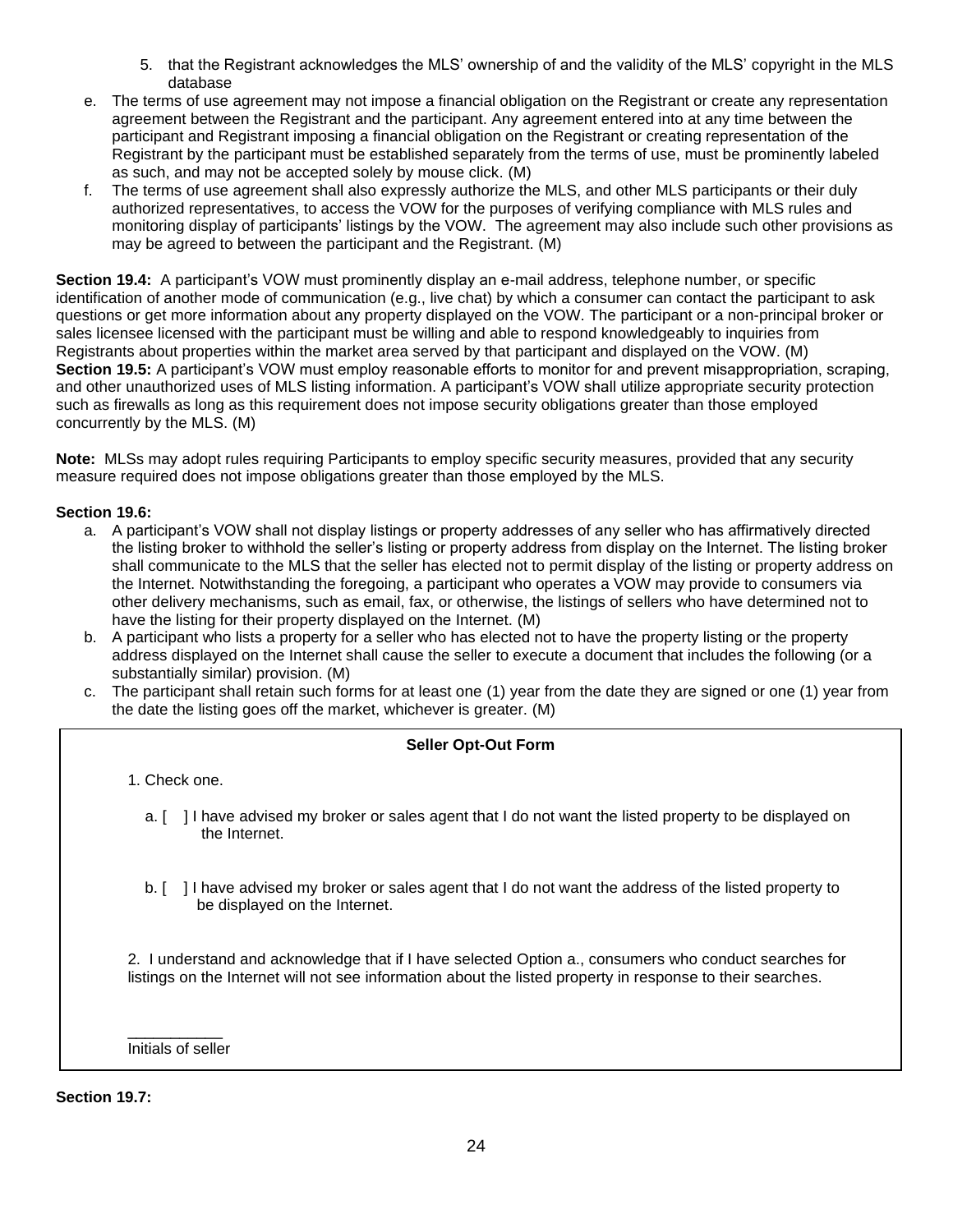- a. Subject to Subsection b, below, a participant's VOW may allow third parties:
	- 1. to write comments or reviews about particular listings or display a hyperlink to such comments or reviews in immediate conjunction with particular listings, or
	- 2. to display an automated estimate of the market value of the listing (or hyperlink to such estimate) in immediate conjunction with the listing. (M)
- b. Notwithstanding the foregoing, at the request of a seller, the participant shall disable or discontinue either or both of those features described in Subsection a. as to any listing of the seller. The listing broker or agent shall communicate to the MLS that the seller has elected to have one or both of these features disabled or discontinued on all participants' websites. Subject to the foregoing and to Section 19.8, a participant's VOW may communicate the participant's professional judgment concerning any listing. A participant's VOW may notify its customers that a particular feature has been disabled at the request of the seller. (M)

**Section 19.8:** A participant's VOW shall maintain a means (e.g., e-mail address, telephone number) to receive comments from the listing broker about the accuracy of any information that is added by or on behalf of the participant beyond that supplied by the MLS and that relates to a specific property displayed on the VOW. The participant shall correct or remove any false information relating to a specific property within 48 hours following receipt of a communication from the listing broker explaining why the data or information is false. The participant shall not, however, be obligated to correct or remove any data or information that simply reflects good faith opinion, advice, or professional judgment. (M)

**Section 19.9:** A participant shall cause the MLS listing information available on its VOW to be refreshed at least once every three (3) days. (M)

**Section 19.10:** Except as provided in these rules, in the NATIONAL ASSOCIATION OF REALTORS<sup>®</sup> VOW policy, or in any other applicable MLS rules or policies, no participant shall distribute, provide, or make accessible any portion of the MLS Listing information to any person or entity. (M)

**Section 19.11:** A participant's VOW must display the participant's privacy policy informing Registrants of all of the ways in which information that they provide may be used. (M)

**Section 19.12:** A participant's VOW may exclude listings from display based only on objective criteria, including, but not limited to, factors such as geography, list price, type of property. (Amended 1/22) (M)

**Section 19.13:** A participant who intends to operate a VOW to display MLS listing information must notify the MLS of its intention to establish a VOW and must make the VOW readily accessible to the MLS and to all MLS participants for purposes of verifying compliance with these rules, the VOW policy, and any other applicable MLS rules or policies. (M)

**Section 19.14:** A participant may operate more than one VOW himself or herself or through an AVP. A participant who operates his or her own VOW may contract with an AVP to have the AVP operate other VOWs on his or her behalf. However, any VOW operated on behalf of a participant by an AVP is subject to the supervision and accountability of the participant. (M)

**Note:** Adoption of Sections 19.15 –19.19 is at the discretion of the MLS. However, if any of the following sections are adopted, **an equivalent requirement must be imposed** on participants' use of MLS listing information in providing brokerage service through all other delivery mechanisms.

**Section 19.15:** A participant's VOW may not make available for search by or display to Registrants any of the following information:

- a. expired and withdrawn listings
- b. the compensation offered to other MLS participants
- c. the type of listing agreement, i.e., exclusive right to sell or exclusive agency
- d. the seller's and occupant's name(s), phone number(s), or e-mail address(s)
- **e.** instructions or remarks intended for cooperating brokers only, such as those regarding showings or security of listed property
- **f.** Sales price if sold information is not publicly accessible in the jurisdiction of the MLS Sold informaiton

**Note:** If sold information is publicly accessible in the jurisdiction of the MLS, Subsection19.15f. must be omitted. (Adopted 02/09) (Revised 11/15) (M)

**Section 19.16:** A participant shall not change the content of any MLS listing information that is displayed on a VOW from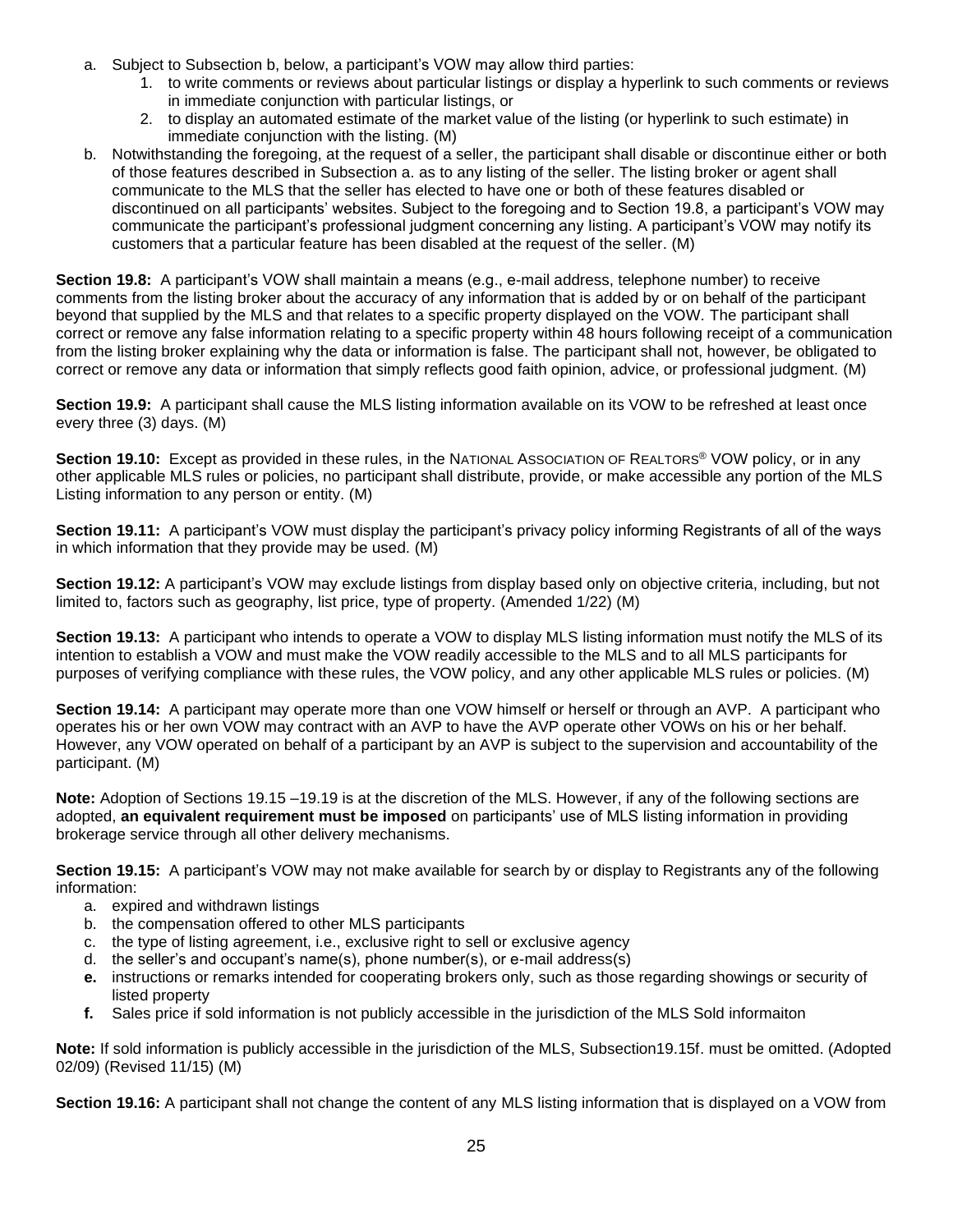the content as it is provided in the MLS. The participant may, however, augment MLS listing information with additional information not otherwise prohibited by these rules or by other applicable MLS rules or policies, as long as the source of such other information is clearly identified. This rule does not restrict the format of display of MLS listing information on VOWs or the display on VOWs of fewer than all of the listings or fewer than all of the authorized information fields. (O) (Adopted 02/09)

**Section 19.17:** A participant shall cause to be placed on his or her VOW a notice indicating that the MLS listing information displayed on the VOW is deemed reliable but is not guaranteed accurate by the MLS. A participant's VOW may include other appropriate disclaimers necessary to protect the participant and/or the MLS from liability. (O) (Adopted 02/09)

**Section 19.18:** A participant shall cause any listing that is displayed on his or her VOW to identify the name of the listing firm, the listing broker or agent, and the email or phone number provided by the listing participant in a readily visible color, in a reasonably prominent location, and in typeface not smaller than the median typeface used in the display of listing data. (O) (Adopted 02/09) (Amended 1/22)

**Section 19.19:** A participant shall limit the number of listings that a Registrant may view, retrieve, or download to not more than 500 or 50% of current listings, whichever is less and not more than 500 sold listings in response to any inquiry. (O) (Adopted 02/09)

**Note:** The number of listings that may be viewed, retrieved, or downloaded should be specified by the MLS in the context of this rule but may not be fewer than five hundred (500) listings or fifty percent (50%) of the listings in the MLS, whichever is less.) (Amended 11/17) (M)

**Note:** Adoption of Sections 19.20–19.25 is at the discretion of the MLS. It is not required that equivalent requirements be established related to other delivery mechanisms.

**Section 19.20:** A participant shall require that Registrants' passwords be reconfirmed or changed every 180 days. (O) (Adopted 02/09)

**Note:** The number of day's passwords remain valid before being changed or reconfirmed must be specified by the MLS in the context of this rule and cannot be shorter than ninety (90) days. Participants may, at their option, require Registrants to reconfirm or change passwords more frequently. (M)

**Section 19.21:** A participant may display advertising and the identification of other entities ("co-branding") on any VOW the participant operates or that is operated on his or her behalf. However, a participant may not display on any such VOW deceptive or misleading advertising or co-branding. For purposes of this section, co-branding will be presumed not to be deceptive or misleading if the participant's logo and contact information (or that of at least one participant, in the case of a VOW established and operated on behalf of more than one participant) is displayed in immediate conjunction with that of every other party, and the logo and contact information of all participants displayed on the VOW is as large as the logo of the AVP and larger than that of any third party. (O) (Adopted 02/09)

**Section 19.22:** A participant shall cause any listing displayed on his or her VOW obtained from other sources, including from another MLS or from a broker not participating in the MLS, to identify the source of the listing. (O) (Adopted 02/09)

**Section 19.23:** A participant shall cause any listing displayed on his or her VOW obtained from other sources, including from another MLS or from a broker not participating in the MLS, to be searched separately from listings in the MLS. (O) (Adopted 02/09)

**Section 19.24:** Participants and the AVPs operating VOWs on their behalf must execute the license agreement required by the MLS. (O) (Adopted 02/09)

**Section 19.25:** Where a seller affirmatively directs his or her listing broker to withhold either the seller's listing or the address of the seller's listing from display on the Internet, a copy of the seller's affirmative direction shall be provided to the MLS within forty-eight (48) hours. (O) (Adopted 02/09)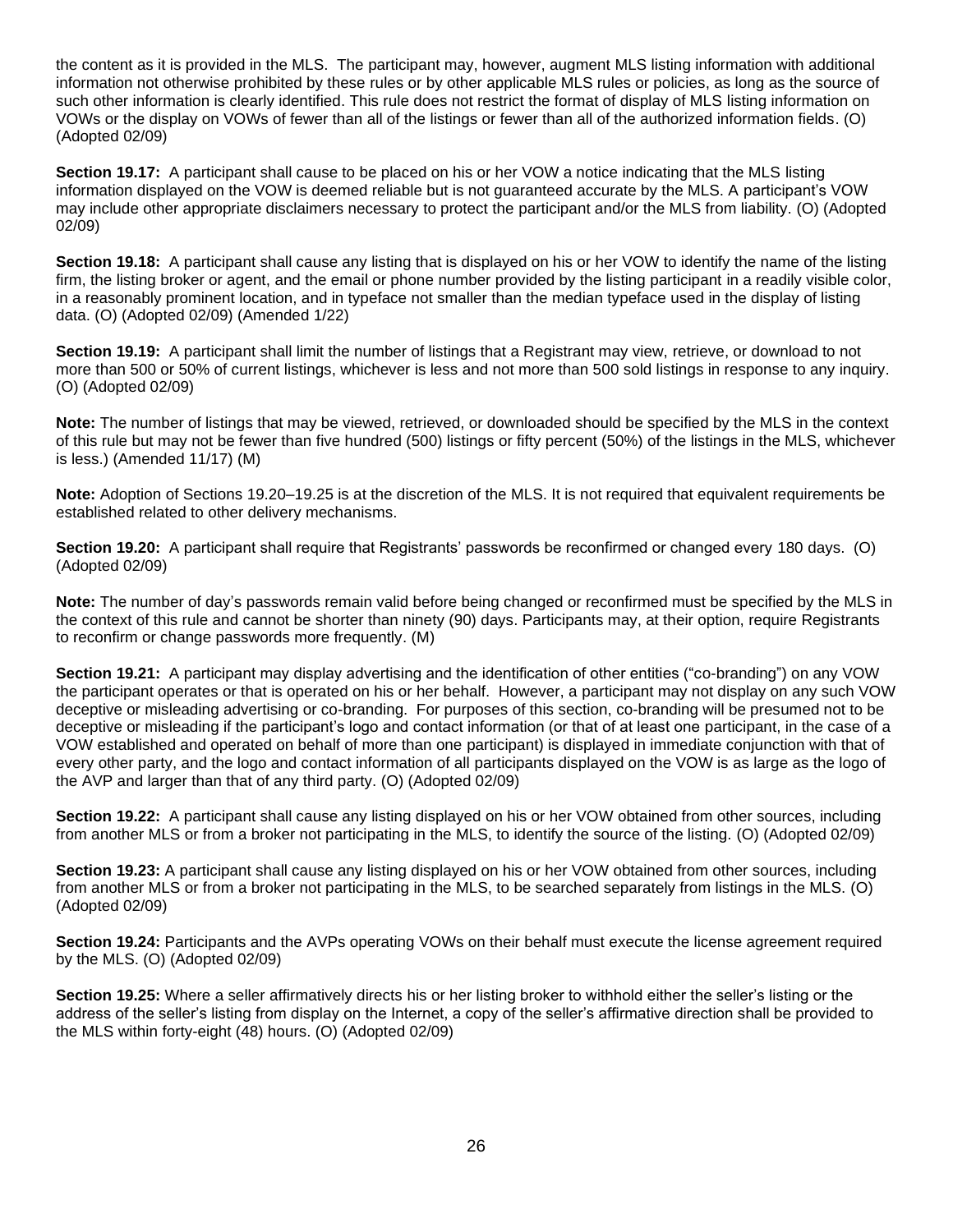#### **The West Central Association of Realtors® Fees and Fines**

- **1. Unallowable Data in Public Remarks \$50.00** Examples of data included but not limited to would be names, phone numbers, websites, logos, slogans, etc. *Realtor® will be notified and allowed 48 hours to correct the identified violation before fine is assessed.*
- **2. Blank, Incorrect, or Fictitious Information in Required Data Fields \$50.00** Required data entry items (noted with asterisk) on the MLS data sheet must be completed accurately using resources provided or available. Entering zeros to bypass a required data field is prohibited if the information is available from MLS references provided including but not limited to area atlas, auditor records, etc. *Realtor® will be notified and allowed 48 hours to correct the identified violation before fine is assessed. There shall be only one warning per licensee.*
- **3. No Photo \$50.00** As defined by property category per Section 1.2.01., properties must have an exterior photo or appropriate rendering except where sellers expressly direct that photographs of their property not appear in MLS compilations. *Realtor® will be notified after 1 business day if the appropriate image has not been uploaded to the MLS listing and have 1 additional business day before the fine is assessed.*
- 4. **Non-Reported Closing (Solds)\$50.00** All sales closed must be entered within 14 days from the actual closing/funding date. *Realtor® will be notified and allowed 48 hours to correct the identified violation before fine is assessed, and there shall be only one warning per licensee.*
- **5. Non-Reported Status Change\$50.00** Property whose status has changed to expired or withdrawn shall be reported to the Service within 48 hours. *Realtor® will be notified and allowed 48 hours to correct the identified violation before fine is assessed, and there shall be only one warning per licensee.*
- **6. Non-Reported Dual or Variable Rate Commission \$50.00** Agreement in which the seller/landlord agrees to pay a specified commission if the property is sold/leased by the listing broker without assistance and different commission of the sale/lease results through the efforts of a cooperating broker shall be disclosed. *Realtor® will be notified and allowed 48 hours to correct the identified violation before fine is assessed, and there shall be only one warning per licensee.*
- **7. Listing Not Submitted to MLS 1 st offense Warning; 2nd offense \$100.00 fine; 3rd offense \$500.00 fine** Listings required by the MLS to be submitted shall be submitted by the listing company within 48 hours from the date all signatures are obtained unless proper documentation (such as for an exempt under Section 1.3 Exempt Listings of the MLS rules and regulations) has been submitted to the MLS. (Amended May 2010)
- **8. Entry of Branded Virtual Tour on Listing \$50.00** Defined as tours that include but are not limited to verbal or written information such as email, addresses, websites, office-mobile-fax numbers, company affiliations, primary or ancillary advertisements, logos, agent or team names or identifiable codes or symbols cannot be included with any listing. However, unbranded tours may be included with any listing. *Realtor® will be notified and allowed 48 hours to correct the identified violation before fine is assessed, and there shall be only one warning per licensee.*
- **9. Lockboxes \$50.00/\$100.00** If a lockbox is not returned by the due date the individual agent that is responsible for the lockbox will be made inactive in the MLS. Upon paying the \$100.00 fine the agent will be made active in the MLS. If they bring in the lockbox the same day they come in to pay their fine it will be \$50.00. If they return the lockbox at a later date they will receive a \$50.00 refund. (Adopted 08/11/10)
- **10. Non-Existent Listing \$500.00** No listing shall be entered that is not available for sale, lease, or exchange. *Realtor® will be fined immediately.*
- **11. Providing Login Name/Password To Non-Member \$500.00** Your login name and password is highly confidential and is not to be shared with other agents, unauthorized technology vendors, or customers or clients. They shall not be shared, disclosed, or knowingly allowed to come into the possession of any other person except a broker, manager, and/or office administrator in your real estate company. *Realtor® will be fined immediately.*
- **12. Coming Soon listing status Warning/\$500.00/\$1000.00** Failure to comply with coming soon listing status rules